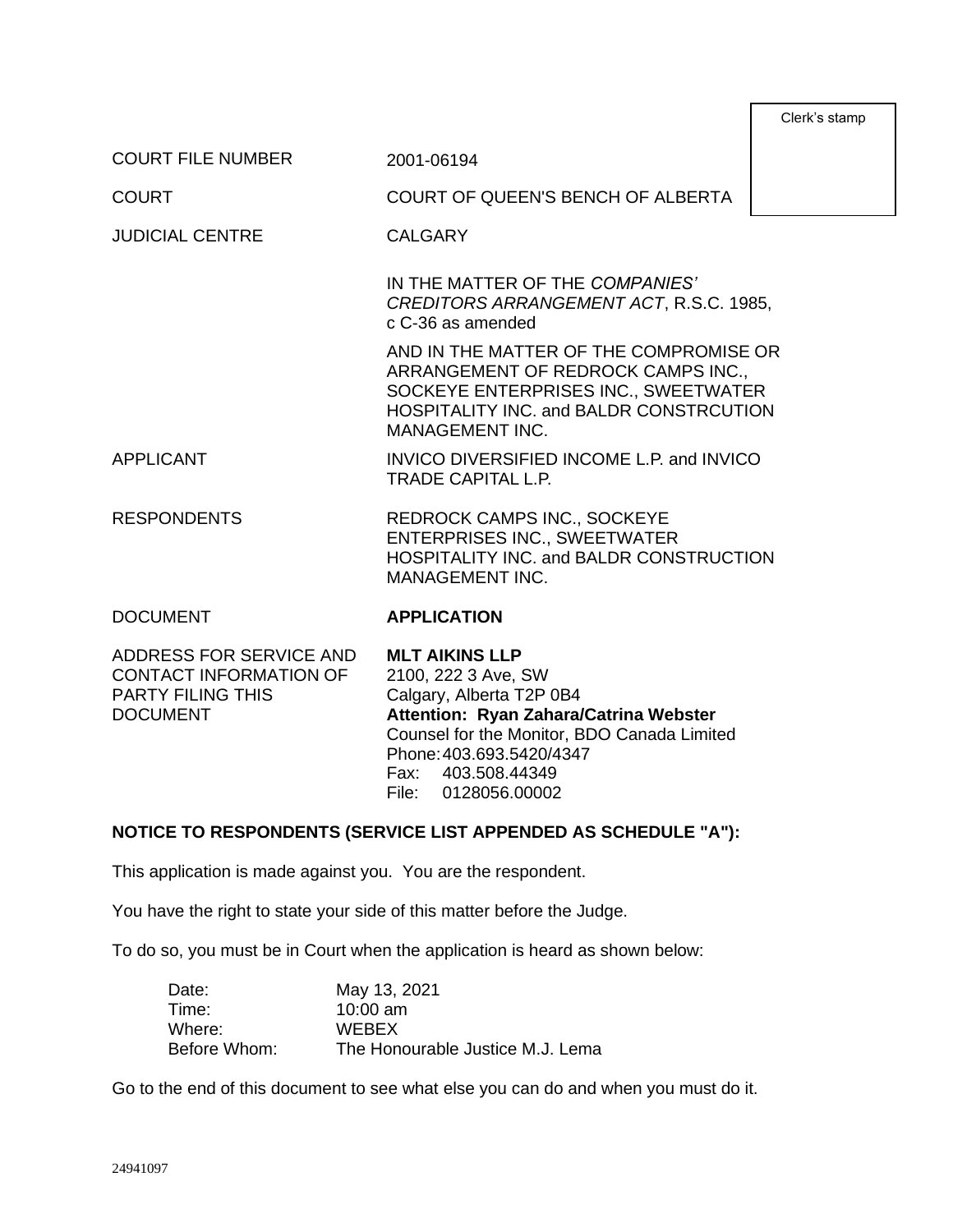# **Remedy Claimed or Sought:**

- 1. An Order abridging the time for service of notice of this Application and deeming service of this notice of Application and materials in support thereof good, valid, timely and sufficient.
- 2. An Order substantially in the form attached hereto as **Schedule "B"** seeking, among other things, the following:
	- a. approval of the Monitor's fees and disbursements, including the fees of its legal counsel, MLT Aikins LLP;
	- b. approval of the consolidated final Statement of Receipts and Disbursements in respect of the trust accounts maintained by the Monitor;
	- c. approval of the distribution of any remaining or residual funs to the Interim Lender; and
	- d. approval of the termination of the within CCAA Proceedings (as defined below).

as recommended by BDO Canada Limited, as the monitor ("**BDO**" or the "**Monitor**") in the within CCAA proceedings (the "**CCAA Proceedings**").

3. An Order granting such other and further relief as the circumstances may require and as this Honourable Court shall deem appropriate.

# **Grounds for Making the Application:**

### Procedural History

4. On May 13, 2020, Invico Diversified Income L.P. ("**IDILP**") and Invico Capital Trade L.P. (together referred to as "**Invico**"), made an application (the "**Initial Application**") to the Court of Queen's Bench of Alberta (the "**Court**") for an order granting an initial stay of proceedings in respect of Redrock Camps Inc. ("**Redrock**"), Sockeye Enterprises Inc. ("**Sockeye**"), Sweetwater Hospitality Inc. ("**Sweetwater**") and Baldr Management Inc. ("**Baldr**") (collectively referred to as the "**Redrock Group**" or the "**Company**") pursuant to the *Companies' Creditors Arrangement Act*, RSC 1985 c C-36, as amended (the "**CCAA**").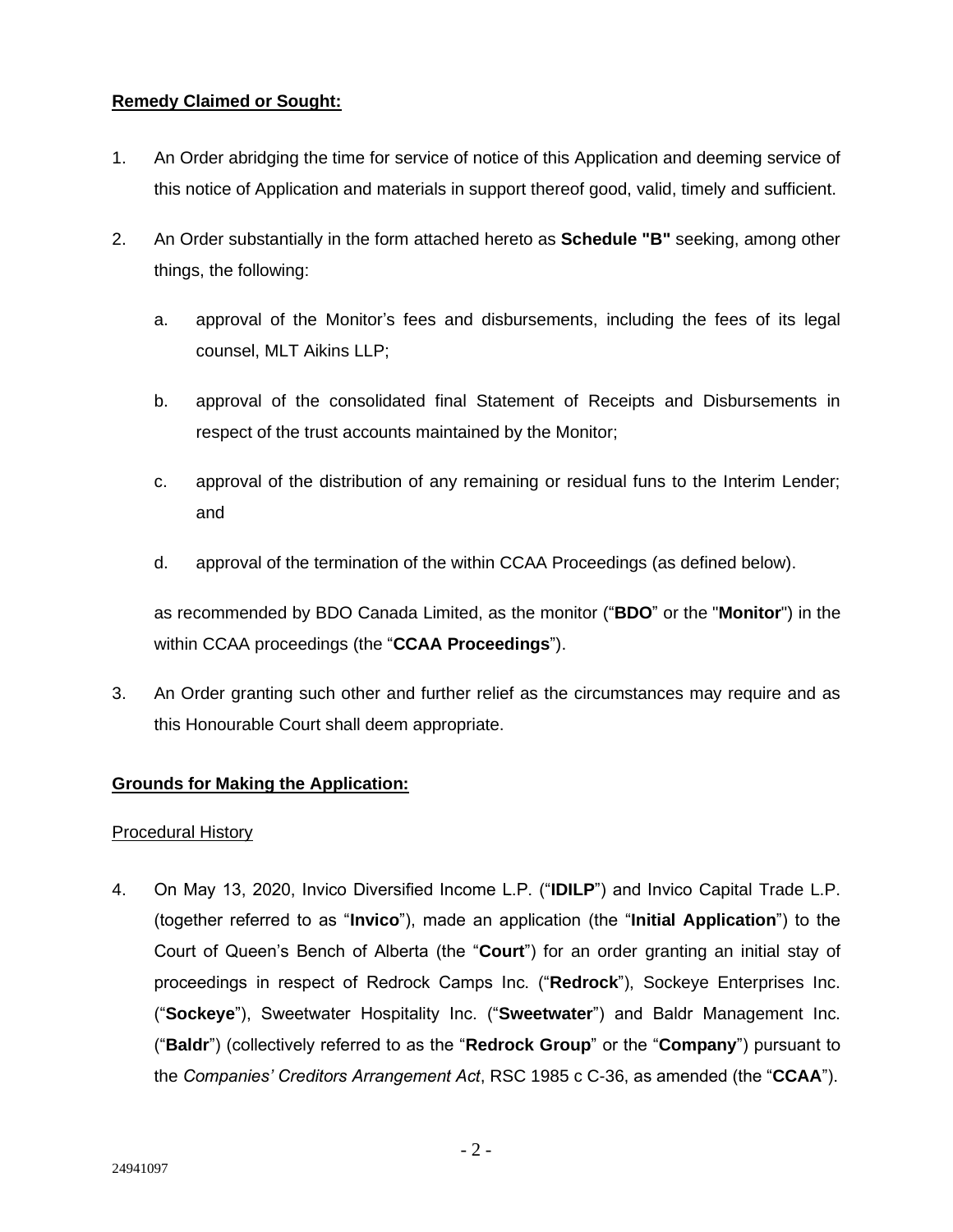- 5. On May 13, 2020 (the "**Filing Date**"), a CCAA Initial Order was granted by the Honourable Madam Justice B. E. C. Romaine of the Court providing initial relief, including, but not limited to, imposing an initial stay of proceedings (the "**Stay**") in favour of the Redrock Group and its assets through to May 25, 2020.
- 6. On the Filing Date, the Court appointed BDO as the Monitor in the CCAA Proceedings.
- 7. On May 22, 2020, the Monitor filed a report to the Court (the "**First Report**") in advance of the Company's May 25, 2020 Court application (the "**Comeback Application**").
- 8. At the Comeback Application, the Court granted an Amended and Restated CCAA Initial Order (the "**ARIO**"), which included certain relief, *inter alia*:
	- a. an extension of the Stay through to July 24, 2020;
	- b. the approval of a \$2,500,000 interim credit facility (the "**Interim Facility**") from IDILP (the "**Interim Lender**") pursuant to an Amended and Restated Interim Financing Agreement between the Company and IDILP (the "**Interim Financing Agreement**");
	- c. the approval of a super-priority afforded to the Administration Charge, the Interim Lender's Charge and the Director's Charge as against the property, assets and undertakings of the Redrock Group (the "**Assets**") as follows:
		- i. Administration Charge (\$500,000) first ranking;
		- ii. Interim Lender's Charge (\$2,500,000) second ranking; and
		- iii. Directors' Charge (\$400,000) third ranking.
	- d. providing the Monitor with authority to exercise control over the Redrock Group's bank accounts and its receipts; and
	- e. providing the Monitor with the authority, in consultation with Invico and the Redrock Group, to prepare, supervise and control a sale and investor and solicitation process (the "**SISP**").
- 9. On July 10, 2020, the Monitor filed a report (the "**Second Report**") in contemplation of applications by: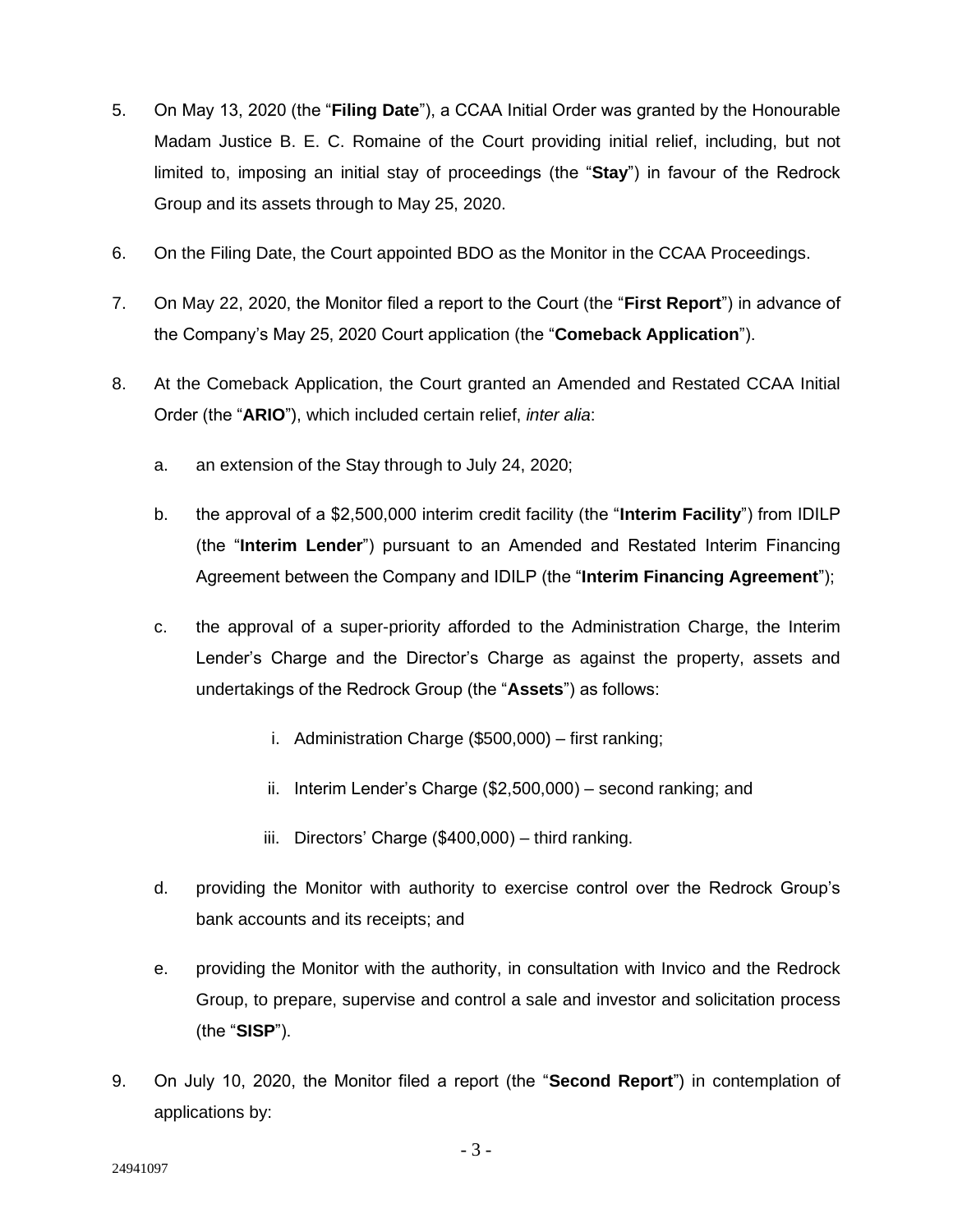- a. Invico seeking to further extend the Stay and to expand the Monitor's powers to contemplate the execution of any sale or investment agreements resulting from the SISP (collectively referred to as "**Definitive Agreements**"); and
- b. the Monitor seeking approval of the SISP as proposed by the Monitor, the engagement of a sales advisor to administer the SISP (the "**Sale Advisor**") and the establishment of a charge on the assets of the Redrock Group to secure the amount of the fees payable to the Sale Advisor (the "**Sale Advisor Charge**").
- 10. At a hearing on July 14, 2020, the Court granted two Orders as follows:
	- a. an Order further extending the Stay to September 30, 2020 and extending the Monitor's powers to include the execution of Definitive Agreements; and
	- b. an Order approving:
		- i. the engagement of KPMG Corporate Finance Inc. as the Sale Advisor;
		- ii. approving the SISP; and
		- iii. establishing the Sale Advisor Charge.
- 11. On September 11, 2020, the Monitor prepared a report (the "**Third Report**") and an accompanying confidential supplemental report (the "**Confidential Supplement to the Third Report**") in advance of applications by:
	- a. Invico seeking to further extend the Stay and to increase the borrowing limit under the Interim Facility and the Interim Lender's Charge from \$2.5 Million to \$3.0 Million; and
	- b. the Monitor seeking approval of a sale approval and vesting order in respect of the sale of substantially all of the assets, property and undertaking of Sockeye (the "**Sockeye Transaction**") to Invico, or its nominee (the "**Sockeye Purchaser**"), and the sealing of the Confidential Supplement to the Third Report.
- 12. On September 15, 2020, the Court granted two orders as follows:
	- a. an Order: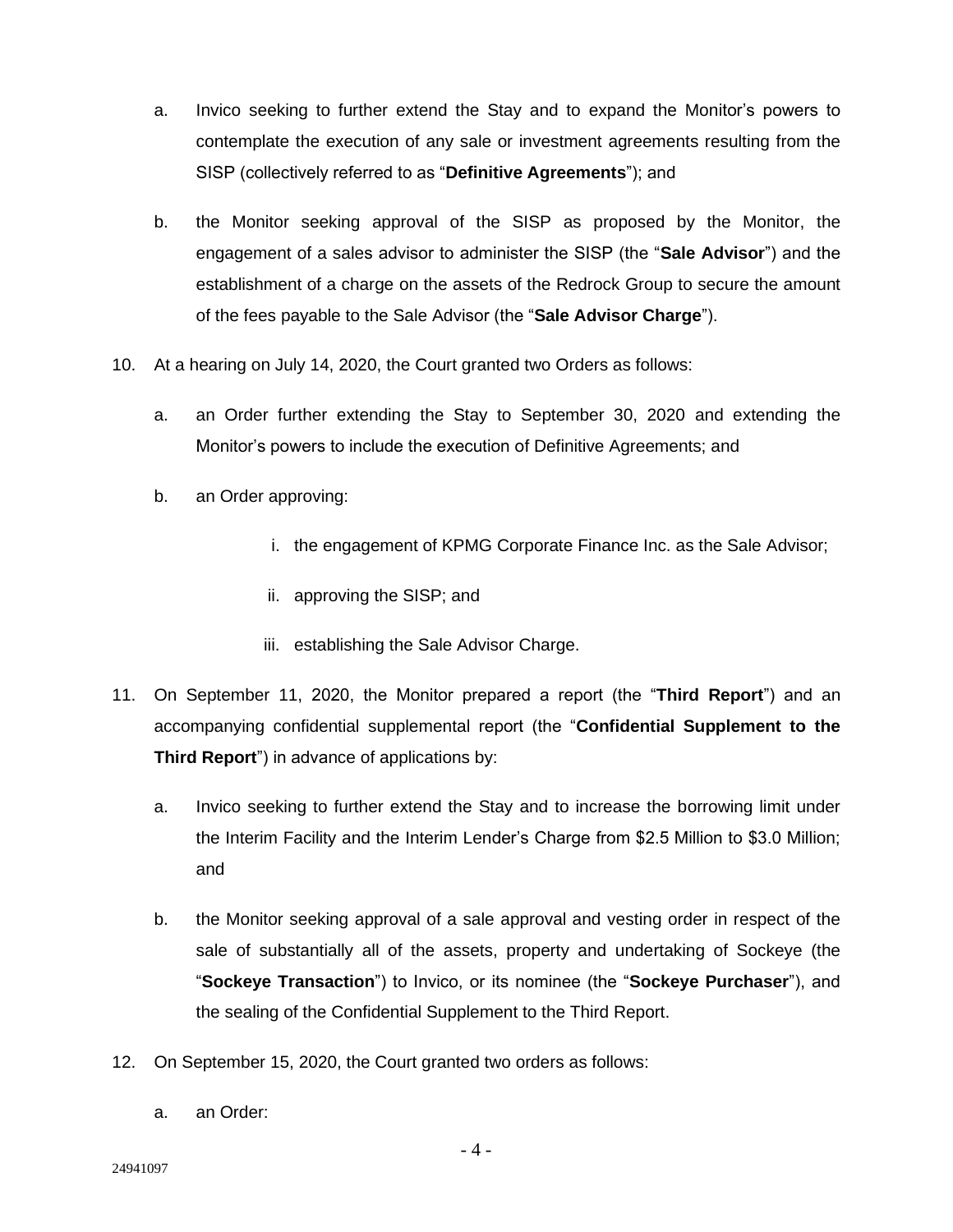- i. further extending the Stay to November 27, 2020;
- ii. increasing the borrowing limit under the Interim Facility and the Interim Lender's Charge to \$3.0 Million;
- iii. extending the Termination Date (as defined in the Interim Financing Agreement); and
- iv. authorizing the Monitor to execute any necessary amendments to the Interim Financing Agreement.
- b. an Order:
	- i. approving the Sockeye Transaction subject to reviewing the finalized purchase and sale agreement; and
	- ii. sealing the Confidential Supplement to the Third Report until the earlier of 6 months after the Monitor files its certificate of discharge in the CCAA Proceedings or May 31, 2021.
- 13. On October 7, 2020, the Monitor prepared a report (the "**Fourth Report**") in advance of Invico's application seeking the appointment of a Chief Restructuring Officer ("**CRO**") in respect of Redrock and Sockeye and for the granting of authority for the Monitor to execute an agreement in relation thereto on behalf of Redrock and Sockeye.
- 14. On October 9, 2020, the Court granted an Order:
	- a. appointing Mr. David Hawkins as the CRO; and
	- b. authorizing the Monitor to execute the proposed CRO engagement letter on behalf of Redrock and Sockeye.
- 15. On November 20, 2020, the Monitor prepared a report (the "**Fifth Report**") in advance of Invico's application to further extend the Stay and the Termination Date of the Interim Financing Agreement to February 12, 2021.
- 16. On November 26, 2020, the Court granted an Order extending each of the Stay and the Termination Date to February 12, 2021.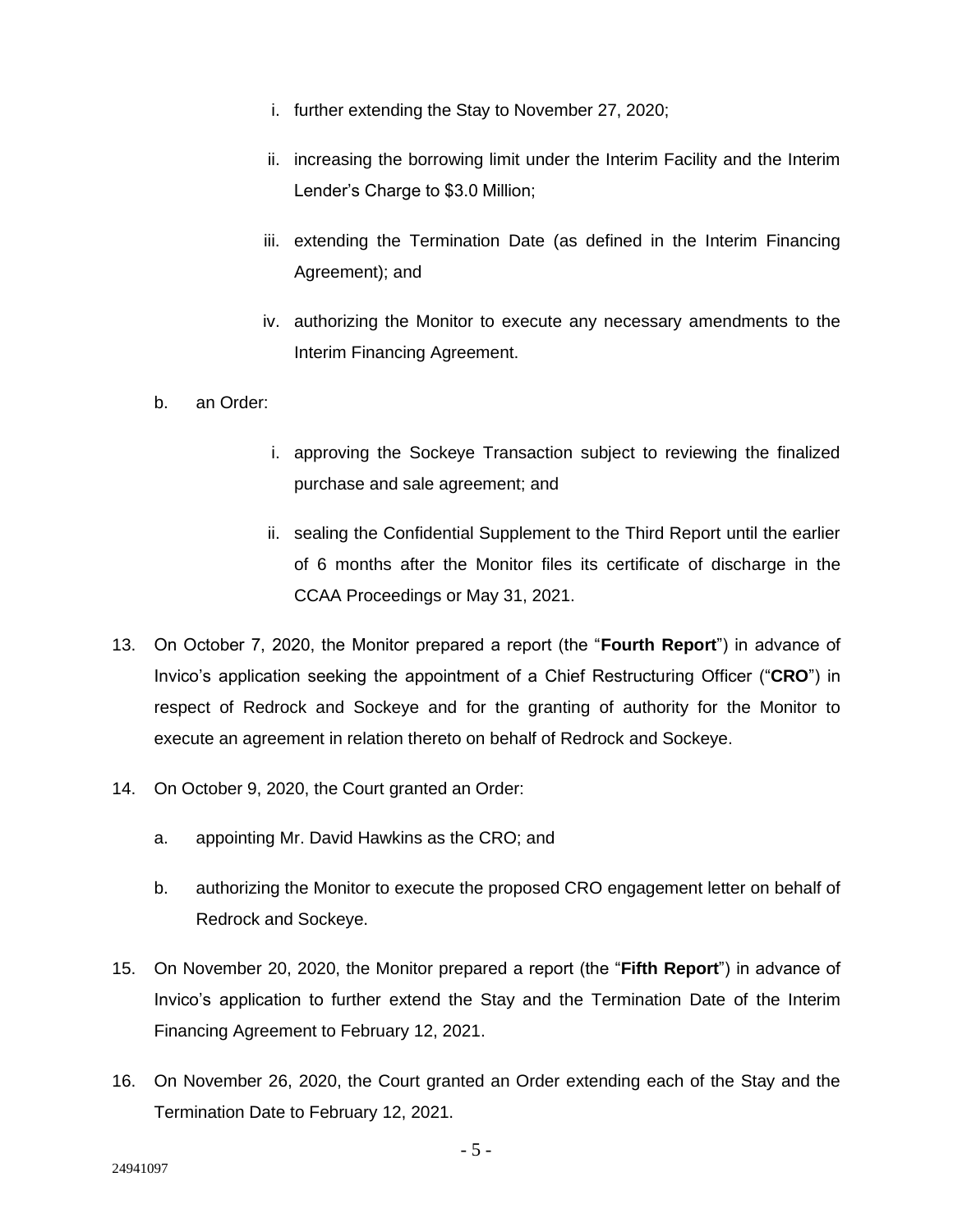- 17. On January 27, 2021, the Monitor prepared a report (the "**Sixth Report**") and a confidential supplement to the Sixth Report (the "**Confidential Supplement to the Sixth Report**") in contemplation of applications by:
	- a. The Monitor seeking:
		- i. a sale approval and vesting order (the "**Redrock SAVO**") in respect of the sale of substantially all of the assets, property and undertakings of Redrock (the "**Redrock Transaction**", and together with the Sockeye Transaction, the "**Transactions**") to Invico or its nominees, Invico Holdings Canada Inc and Redrock Camps LP ("**RC LP**") (collectively referred to as the "**Redrock Purchaser**", and together with the Sockeye Purchaser, the "**Purchasers**"), by its general partner Redrock Camps GP Ltd. ("**RC GP**");
		- ii. a reverse vesting order transferring, assigning and vesting all "Excluded Assets" and "Excluded Liabilities" (each as defined in the Redrock PSA) to Baldr (the "**RVO**"); and
		- iii. a sealing Order in respect of the Confidential Supplement to the Sixth Report (the "**Sixth Confidential Supplement Sealing Order**").
	- b. Redrock, RC GP and RC LP seeking an order (the "**Plan Sanction Order**") sanctioning a joint Plan of Arrangement (the "**Plan of Arrangement**") under the CCAA and the *Alberta Business Corporations Act,* RSA 2000, c B-9, as amended; and
	- c. Invico seeking to further extend the Stay through to March 31, 2021.
- 18. On February 8, 2021 (the "**February 8th Application**"), the Court granted the following Orders:
	- a. an Order extending the Stay through to March 31, 2021; and
	- b. an Order establishing procedures to address the repossession of certain Redrock assets in conjunction with the claim of Jonk Farms Ltd. as against Redrock.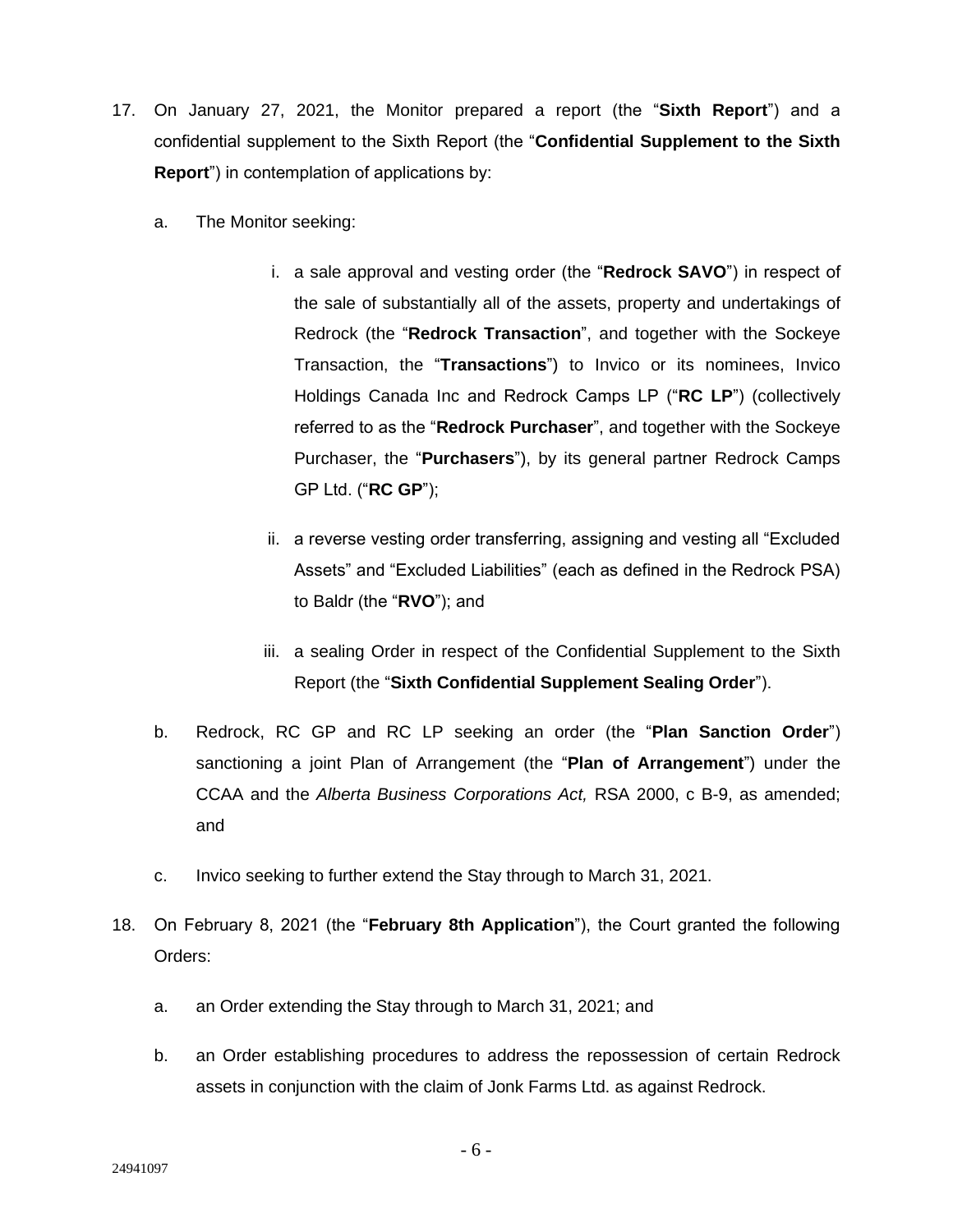- 19. The remaining matters sought at the February 8th Application, being the Redrock SAVO, the RVO and the Plan Sanction Order, were adjourned and set down to be heard on February 18, 2021.
- 20. On February 18, 2021, the Court granted the following Orders:
	- a. the Redrock SAVO;
	- b. the RVO;
	- c. the Plan Sanction Order; and
	- d. the Sixth Confidential Supplement Sealing Order.
- 21. On February 12, 2021, the Monitor filed a report (the "**Seventh Report**") in respect of the Monitor's application for advice and direction in relation to various claims advanced by the former President of the Redrock Group, Mr. Troy Ferguson (the "**Ferguson Claims**").
- 22. On March 12, 2021, the Court granted an Order rendering a decision in respect of the priority and treatment of the Ferguson Claims.
- 23. On March 26, 2021, the Monitor prepared a report (the "**Eighth Report**") in advance of Invico's application seeking to further extend the Stay to May 14, 2021.
- 24. On March 29, 2021, the Court granted an Order extending the Stay through to May 14, 2021.

### The Transactions

25. As set out in the Ninth Report of the Monitor, to be filed concurrently herewith (the "**Ninth Report**"), the Monitor, the Sockeye Purchaser and the Redrock Purchaser have now closed the Transactions and the respective operations have been fully transitioned to the care and custody of the Purchasers. This includes the ongoing collection of any accounts receivable that remained owing to Redrock or Sockeye.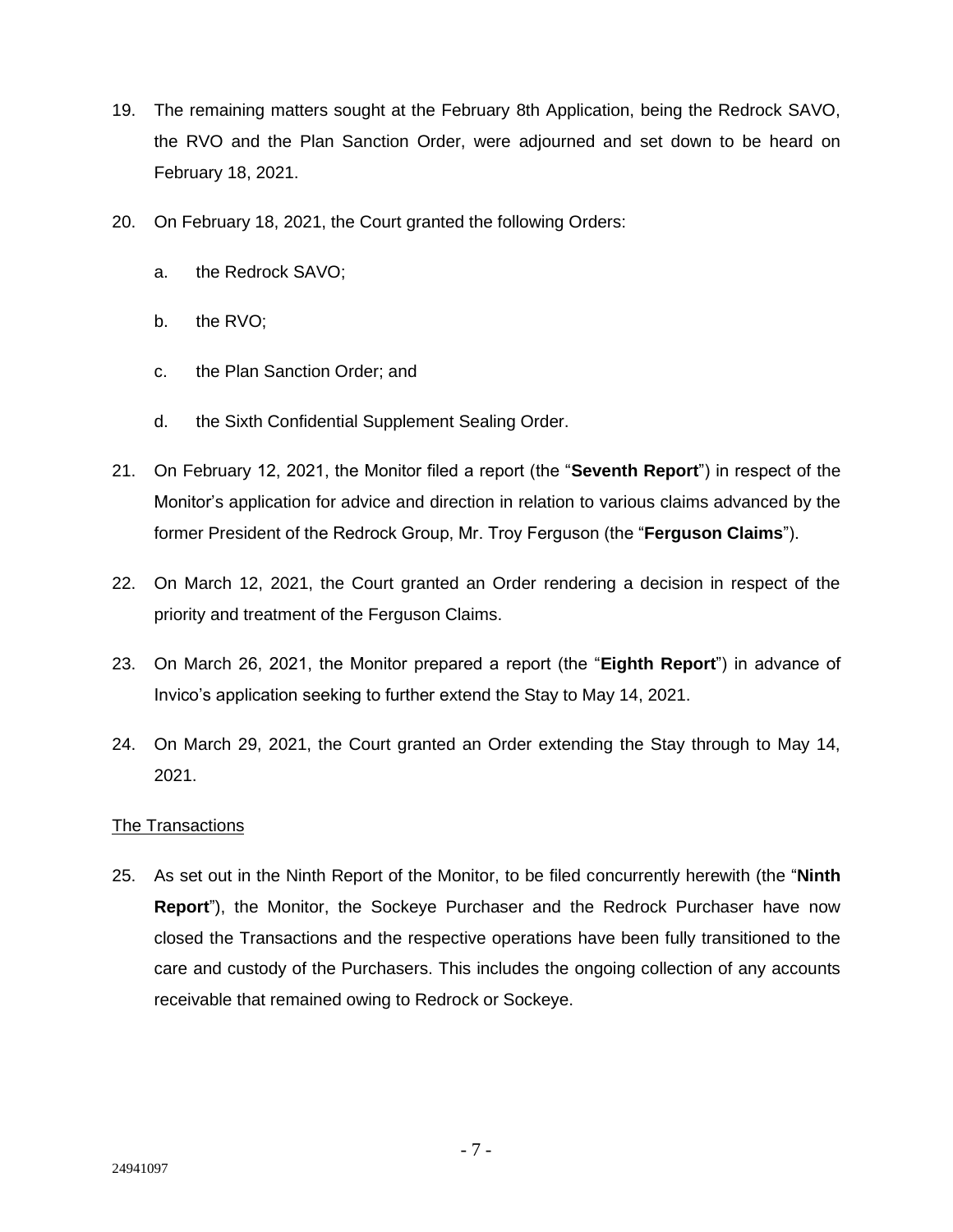## **Approval of the Monitor's Activities and Approval of Fees**

- 26. The First Report, Second Report, Third Report, Fourth Report, Fifth Report, Sixth Report, Seventh Report, Eighth Report and Ninth Report (collectively, the "**Reports**") set out the activities and conduct of the Monitor throughout the within CCAA Proceedings.
- 27. Pursuant to paragraph 31 of the ARIO, the Monitor and its legal counsel are required to pass their accounts from time to time. Paragraphs 32 to 35 of the Ninth Report summarize the Monitor's legal fees and the Monitor's professional fees (the "**Professional Accounts**") incurred throughout the within CCAA Proceedings, and which are reasonable in the circumstances.

### **Discharge of the Monitor and Termination of the CCAA Proceedings**

- 28. The proceeds from the Transaction will be insufficient to fully satisfy the outstanding indebtedness owed by Redrock Group to Invico, the primary secured creditor. As such, Invico and the Purchasers were the only parties contemplated as "Affected Creditors" by the Plan of Arrangement.
- 29. After the satisfaction of the Professional Accounts, the Monitor proposes to pay the remaining proceeds from the Transaction to Invico in its capacity as Interim Lender and in partial satisfaction of the priority charge granted to the Interim Lender.
- 30. As set out more fully in the Reports, the Monitor has, to date, completed its duties pursuant to the CCAA. Upon the Monitor completing all remaining steps required to complete the CCAA Proceedings, as will be evidenced by the Monitor filing a certificate certifying the same, it will be appropriate to discharge and release the Monitor from any claims, and terminate the within CCAA Proceedings.
- 31. The Monitor relies on such further and other grounds as counsel may advise and this Honourable Court may permit.

### **Material or Evidence To Be Relied Upon:**

- (a) This Notice of Application, filed;
- (b) The Ninth Report of the Monitor dated May 5, 2021;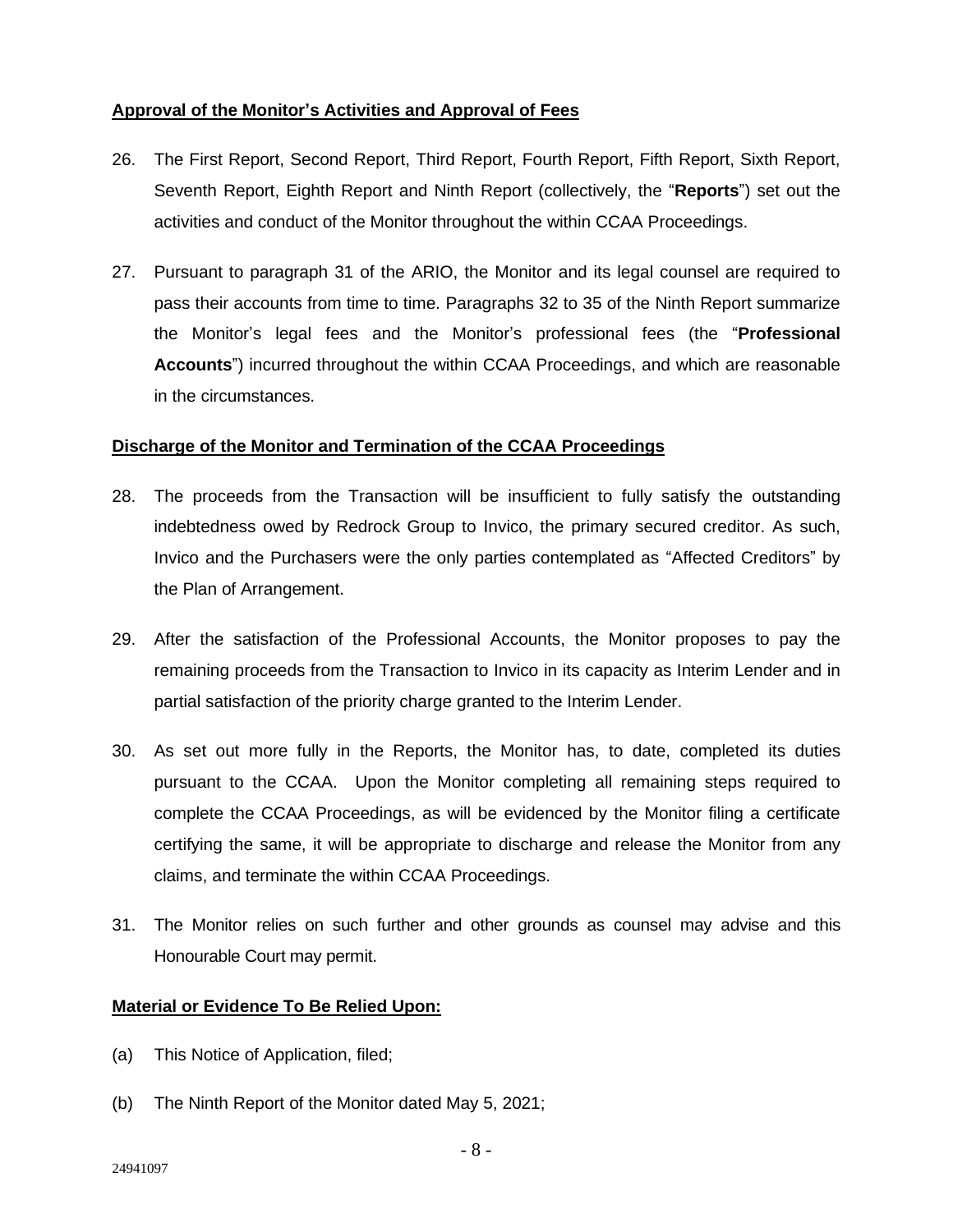- (c) The First Report, Second Report, Third Report, Fourth Report, Fifth Report, Sixth Report, Seventh Report and Eighth Report, previously filed;
- (d) The Affidavit of Service of Joy Mutuku, to be filed;
- (e) The inherent jurisdiction of this Honourable Court to control its own process; and
- (f) Such further and other material as counsel may advise and this Honourable Court may permit.

## **Applicable Rules:**

(a) Rules 11.27 and 13.5 and Part 6, Division 4 of the Alberta *Rules of Court*.

### **Applicable Acts and Regulations:**

(a) *Companies' Creditors Arrangement Act*, RSC, 1985, c C-36.

### **How the Application is Proposed to be Heard or Considered:**

(a) Before the Honourable Justice M.J. Lema via Webex

### **WARNING TO THE RESPONDENTS:**

If you do not come to Court either in person or by your lawyer, the Court may give the applicant(s) what they want in your absence. You will be bound by any order that the Court makes. If you want to take part in this application, you or your lawyer must attend in Court on the date and at the time shown at the beginning of the form. If you intend to rely on an affidavit or other evidence when the application is heard or considered, you must reply by giving reasonable notice of the material to the applicant.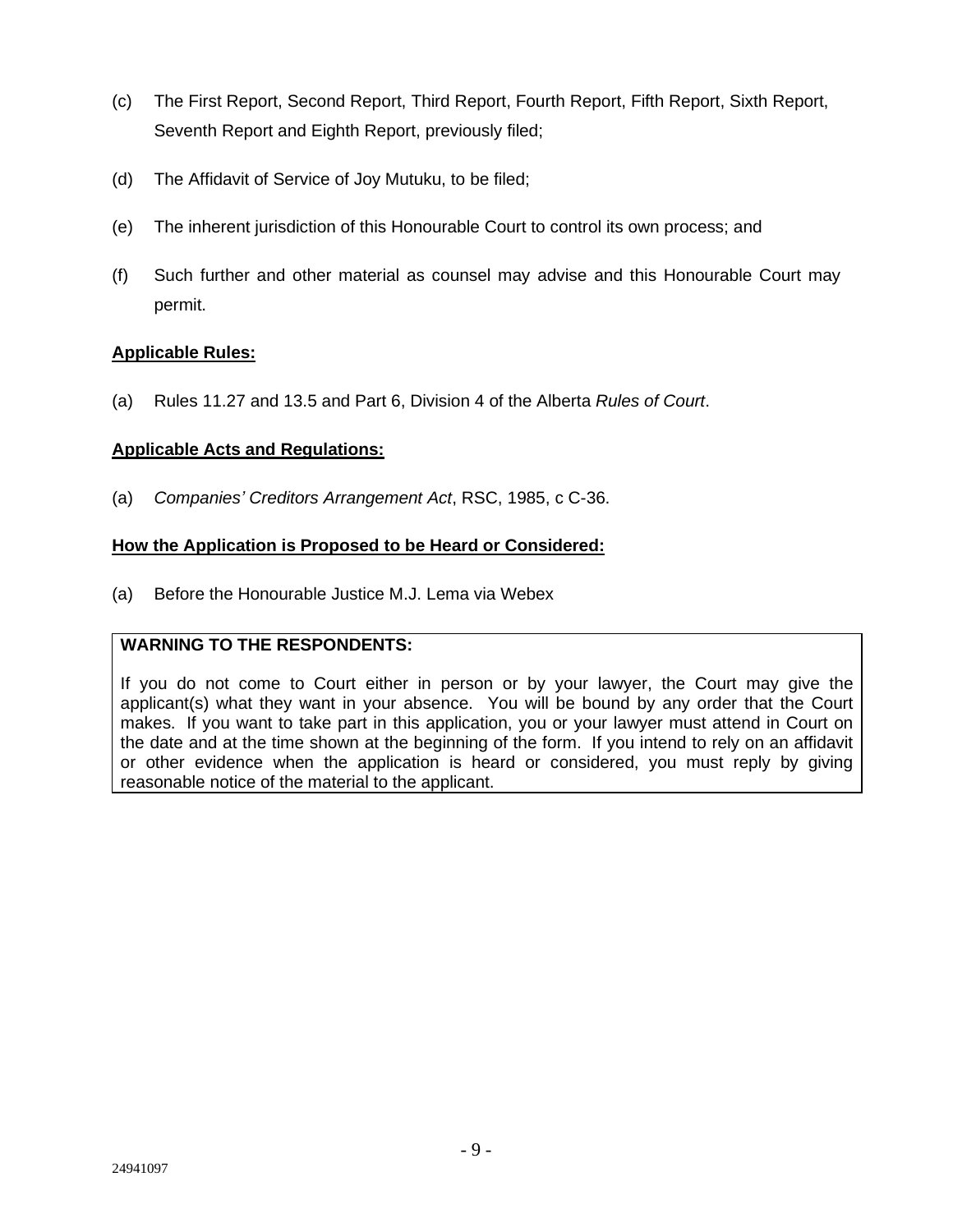**SCHEDULE "A"** 

**SERVICE LIST**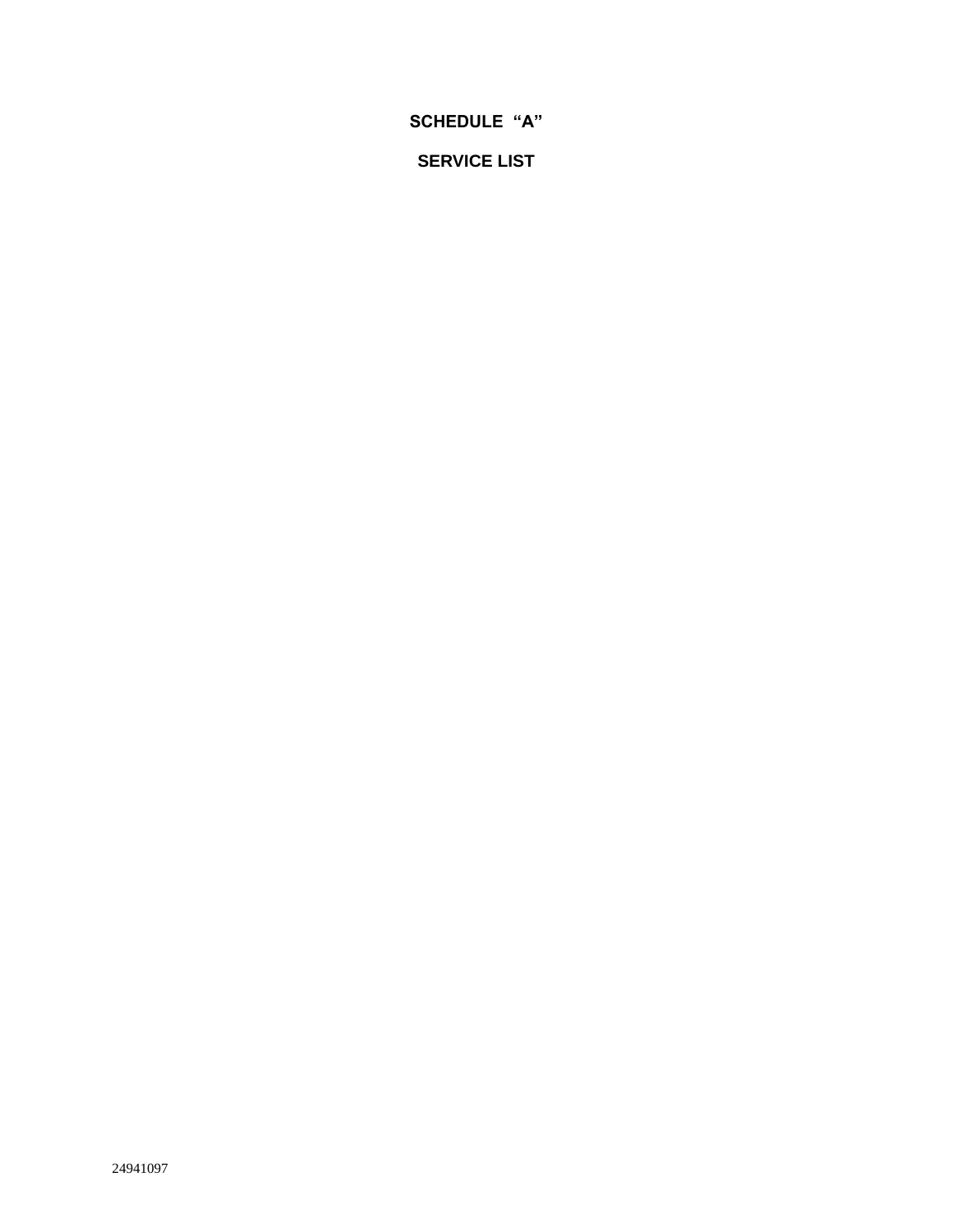COURT FILE NO.: 2001-06194

COURT COURT OF QUEEN'S BENCH OF ALBERTA

JUDICIAL CENTRE CALGARY

PROCEEDINGS IN THE MATTER OF THE COMPANIES' CREDITORS ARRANGEMENT ACT, RSC 1985, c C-36, as amended

> AND IN THE MATTER OF THE COMPROMISE OR ARRANGEMENT OF REDROCK CAMPS INC., SOCKEYE ENTERPRISES INC., SWEETWATER HOSPITALITY INC. and BALDR CONSTRUCTION MANAGEMENT INC.

APPLICANT BDO CANADA LIMITED IN ITS CAPACITY AS THE COURT-APPOINTED MONITOR OF REDROCK CAMPS INC., SOCKEYE ENTERPRISES INC., SWEETWATER HOSPITALITY INC. and BALDR CONSTRUCTION MANAGEMENT INC.

ADDRESS FOR SERVICE AND CONTACT INFORMATION OF PARTY FILING THIS DOCUMENT MLT Aikins LLP 2100, 222 – 3<sup>rd</sup> Ave. SW Calgary, AB T2P 0B4 Attention: Ryan Zahara Telephone: 403-693-5420 Facsimile: 403-508-4349 Email[:](mailto:rzahara@mltaikins.com)rzahara@mltaikins.com

DOCUMENT: **SERVICE LIST (Updated May 6, 2021)**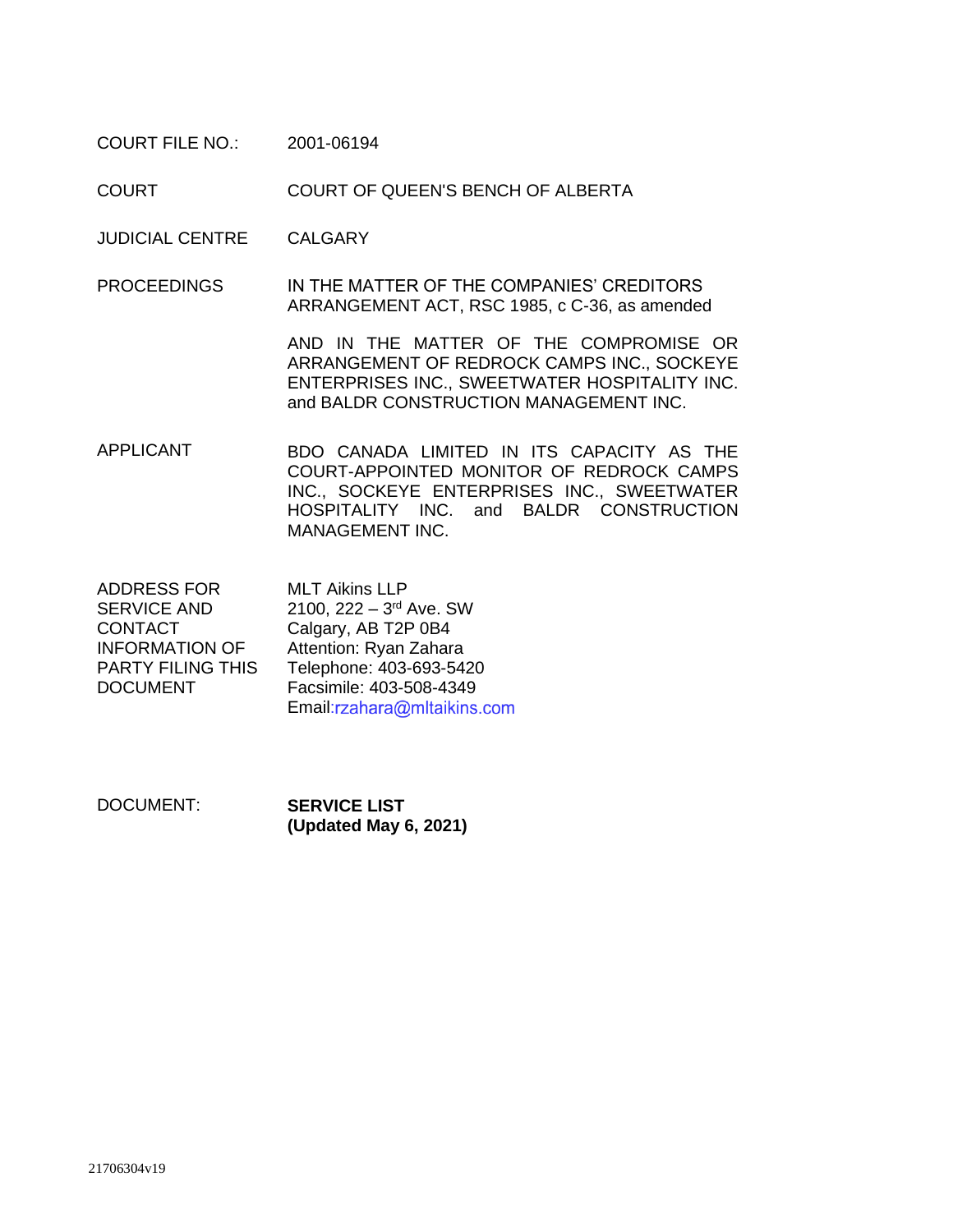|                              | <b>PARTY</b>                                  | <b>RELATIONSHIP</b>                   |
|------------------------------|-----------------------------------------------|---------------------------------------|
|                              | <b>Gowling WLG (Canada) LLP</b>               | <b>Counsel for Invico Diversified</b> |
|                              | 1600, 421 7 <sup>th</sup> Avenue SW           | Income L.P. and Invico Trade          |
| Calgary AB T2P 4K9           |                                               | Capital L.P.                          |
|                              |                                               |                                       |
| Phone:                       | <b>Attention: Tom Cumming</b><br>403-298-1938 |                                       |
| E-mail:                      | tom.cumming@gowlingwlg.com                    |                                       |
|                              |                                               |                                       |
|                              | <b>Attention: Caireen E. Hanert</b>           |                                       |
| Phone:                       | 403-298-1992                                  |                                       |
| E-mail:                      | caireen.hanert@gowlingwlg.com                 |                                       |
|                              |                                               |                                       |
|                              | Attention: C. Haddon Murray                   |                                       |
| Phone:                       | 416-862-3604                                  |                                       |
| E-mail:                      | haddon.murray@gowlingwlg.com                  |                                       |
|                              | <b>Attention: Heather Fisher</b>              |                                       |
| Phone:                       | 416-369-7202                                  |                                       |
| E-mail:                      | heather.fisher@gowlingwlg.com                 |                                       |
|                              |                                               |                                       |
|                              | <b>Attention: Alyssa Elms</b>                 |                                       |
| E-mail:                      | Alyssa.Elms@gowlingwlg.com                    |                                       |
|                              |                                               |                                       |
| <b>BDO Canada Limited</b>    |                                               | Monitor                               |
|                              | 110, 5800 - 2nd Street SW                     |                                       |
| Calgary AB T2H 0H2           |                                               |                                       |
|                              |                                               |                                       |
| <b>Attention: Marc Kelly</b> |                                               |                                       |
| Fax:                         | 403-640-0591                                  |                                       |
| Email:                       | makelly@bdo.ca                                |                                       |
|                              |                                               |                                       |
| <b>MLT Aikins</b>            |                                               | <b>Counsel to the Monitor</b>         |
| Calgary AB T2P 0B4           | 222 - 3rd Ave SW, Suite #2100                 |                                       |
| Fax:                         | 403-508-4349                                  |                                       |
|                              |                                               |                                       |
| <b>Attention:</b>            | Ryan Zahara                                   |                                       |
| Email:                       | rzahara@mltaikins.com                         |                                       |
|                              |                                               |                                       |
| <b>Attention:</b>            | <b>Catrina Webster</b>                        |                                       |
| Email:                       | cwebster@mltaikins.com                        |                                       |
| <b>Attention:</b>            | <b>Kaitlin Ward</b>                           |                                       |
| Email:                       | kward@mltaikins.com                           |                                       |
|                              |                                               |                                       |
| <b>Attention:</b>            | <b>Joy Mutuku</b>                             |                                       |
| Email:                       | jmutuku@mltaikins.com                         |                                       |
|                              |                                               |                                       |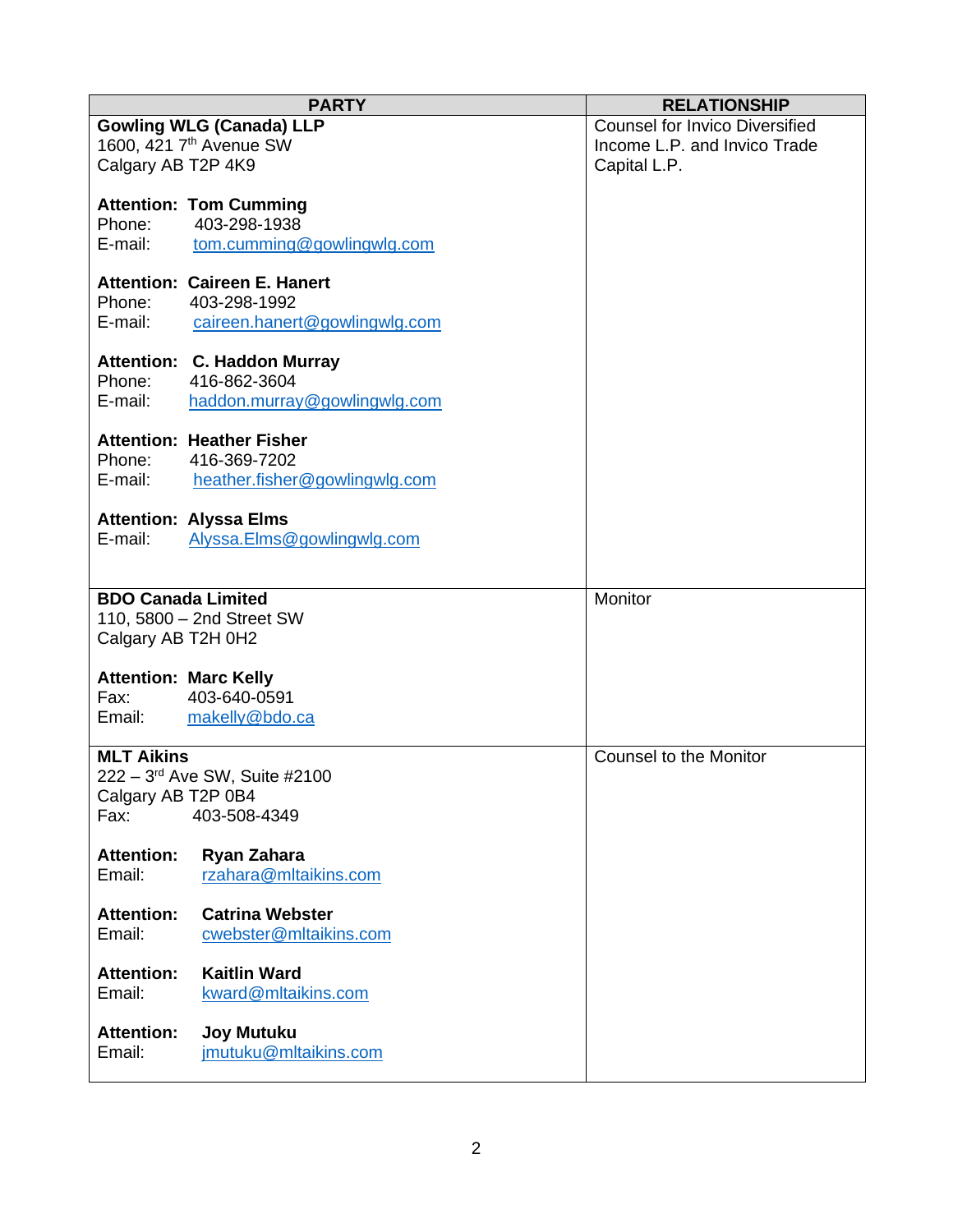| <b>PARTY</b>                                                    | <b>RELATIONSHIP</b>                  |
|-----------------------------------------------------------------|--------------------------------------|
| <b>Osler, Hoskin &amp; Harcourt LLP</b>                         | Counsel to Redrock Camps Inc.,       |
| 450 - 1st Street SW, Unit #2500                                 | Sockeye Enterprises Inc.,            |
| Calgary AB T2P 5H1                                              | Sweetwater Hospitality Inc. and      |
|                                                                 | <b>Baldr Construction Management</b> |
| Attention: Randal Van de Mosselaer                              | Inc.                                 |
| Fax: 403-260-7024                                               |                                      |
| Email: rvandemosselaer@osler.com                                |                                      |
|                                                                 |                                      |
| <b>Department of Justice Canada</b>                             | <b>Counsel for Canada Revenue</b>    |
| <b>Prairie Region</b>                                           | Agency                               |
| 510, 606 - 4 Street SW<br>Calgary, AB T2P 1T1                   |                                      |
|                                                                 |                                      |
| <b>Department of Justice Canada</b>                             |                                      |
| Prairie Regional Office - Edmonton                              |                                      |
| 10423 101 Street                                                |                                      |
| 3 <sup>rd</sup> Floor, Epcor Tower                              |                                      |
| Edmonton, AB T5H 0E7                                            |                                      |
|                                                                 |                                      |
| Fax: 403-299-3507                                               |                                      |
| Fax: 780-495-2983                                               |                                      |
| E-mail: alb.fc@justice.gc.ca                                    |                                      |
|                                                                 |                                      |
| <b>Bank of Montreal</b>                                         |                                      |
| 1505 Lonsdale Avenue                                            |                                      |
| North Vancouver, BC V7M 2J4                                     |                                      |
|                                                                 |                                      |
| Email: CLTS.RegistryConfirmations@bmo.com                       |                                      |
|                                                                 |                                      |
| <b>Bank of Montreal</b><br>$9th$ Floor, 350 - $7th$ Avenue S.W. |                                      |
| Calgary, AB T2P 3N9                                             |                                      |
|                                                                 |                                      |
| <b>Attention: Sandy Hayer, Senior Manager</b>                   |                                      |
| Phone: 403-503-7499                                             |                                      |
| E-mail: sandy.hayer@bmo.com                                     |                                      |
| CLST.RegistryConfirmations@bmo.com                              |                                      |
|                                                                 |                                      |
|                                                                 |                                      |
| <b>Calmont Leasing Ltd.</b>                                     |                                      |
| 14610 Yellowhead Trail                                          |                                      |
| Edmonton, AB T5L 3C5                                            |                                      |
| Fax: 780-451-5768                                               |                                      |
|                                                                 |                                      |
| <b>Attention: Caitlin Schulte</b>                               |                                      |
| Caitlin.Schulte@calmont.ca<br>Email:                            |                                      |
|                                                                 |                                      |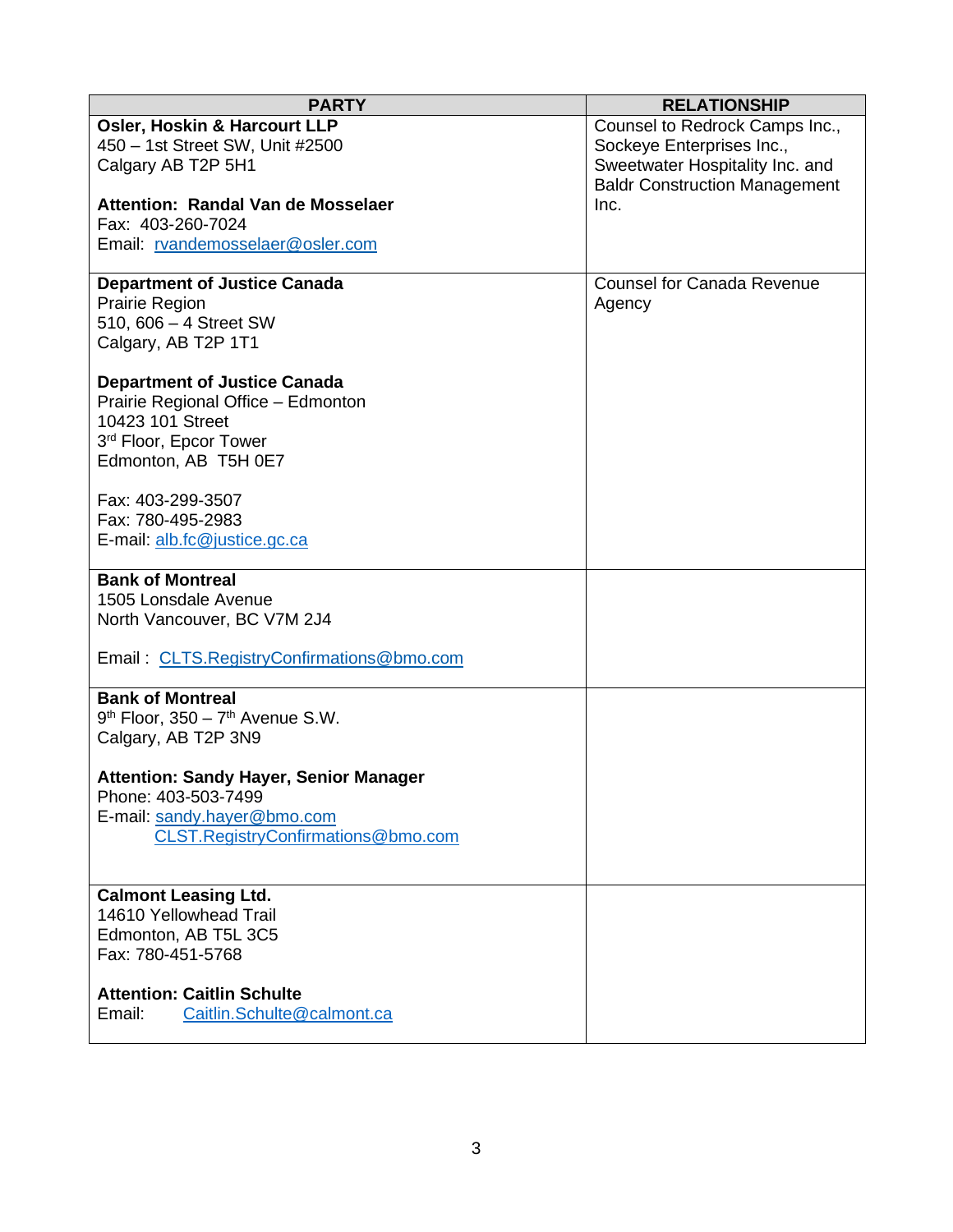| <b>PARTY</b>                                                                                                                                                       | <b>RELATIONSHIP</b>                                            |
|--------------------------------------------------------------------------------------------------------------------------------------------------------------------|----------------------------------------------------------------|
| <b>Black Diamond Group</b><br><b>Black Diamond Limited Partnership</b><br>Suite 1000, 440 - 2 <sup>nd</sup> Ave SW<br>Calgary, AB T2P 5E9                          |                                                                |
| Email:<br>apcl@blackdiamondgroup.com                                                                                                                               |                                                                |
| <b>Attention: Melissa Stannard</b><br>Phone:<br>403-718-0939<br>E-mail:<br>mstannard@blackdiamondgroup.com                                                         | General Manager- Legal Black<br>Diamond Group                  |
| <b>Attention: Yvan Moquin</b><br>E-mail:<br>ymoguin@blackdiamondgroup.com                                                                                          |                                                                |
| <b>Caron &amp; Partners</b><br>Fifth Avenue Place - West Tower<br>2120, 237-4 <sup>th</sup> Avenue S.W.<br>Calgary AB T2P 4K3<br>Fax: The Research<br>403-508-4349 |                                                                |
| R.J. Daniel Gilborn<br><b>Attention:</b><br>Email:<br>dgilborn@caronpartners.com                                                                                   | <b>Counsel for Black Diamond</b><br><b>Limited Partnership</b> |
| <b>Attention:</b><br><b>Judy Verrall</b><br>Email:<br>jverrall@caronpartners.com                                                                                   |                                                                |
| <b>Dean Hutchison</b><br><b>Attention:</b><br>Email:<br>dhutchison@caronpartners.com                                                                               |                                                                |
| <b>Attention:</b><br><b>Lucinda Wong</b><br>Email:<br>wong@caronpartners.com                                                                                       |                                                                |
| <b>G.N.S. Industrial Trailer Services Ltd.</b><br>11747 231 Street<br>Edmonton, AB T5S 2C5                                                                         |                                                                |
| Email:<br>reception@gnstrailers.com                                                                                                                                |                                                                |
| G.N. Johnston Equipment Co. Ltd.<br>5990 Avebury Road<br>Mississauga, ON L5R 3R2                                                                                   |                                                                |
| <b>Attention: Sherry Wright</b><br>Email:<br>liz.robertson@johnstoneequipment.com<br>Elton.nesturi@johnstonequipment.com                                           |                                                                |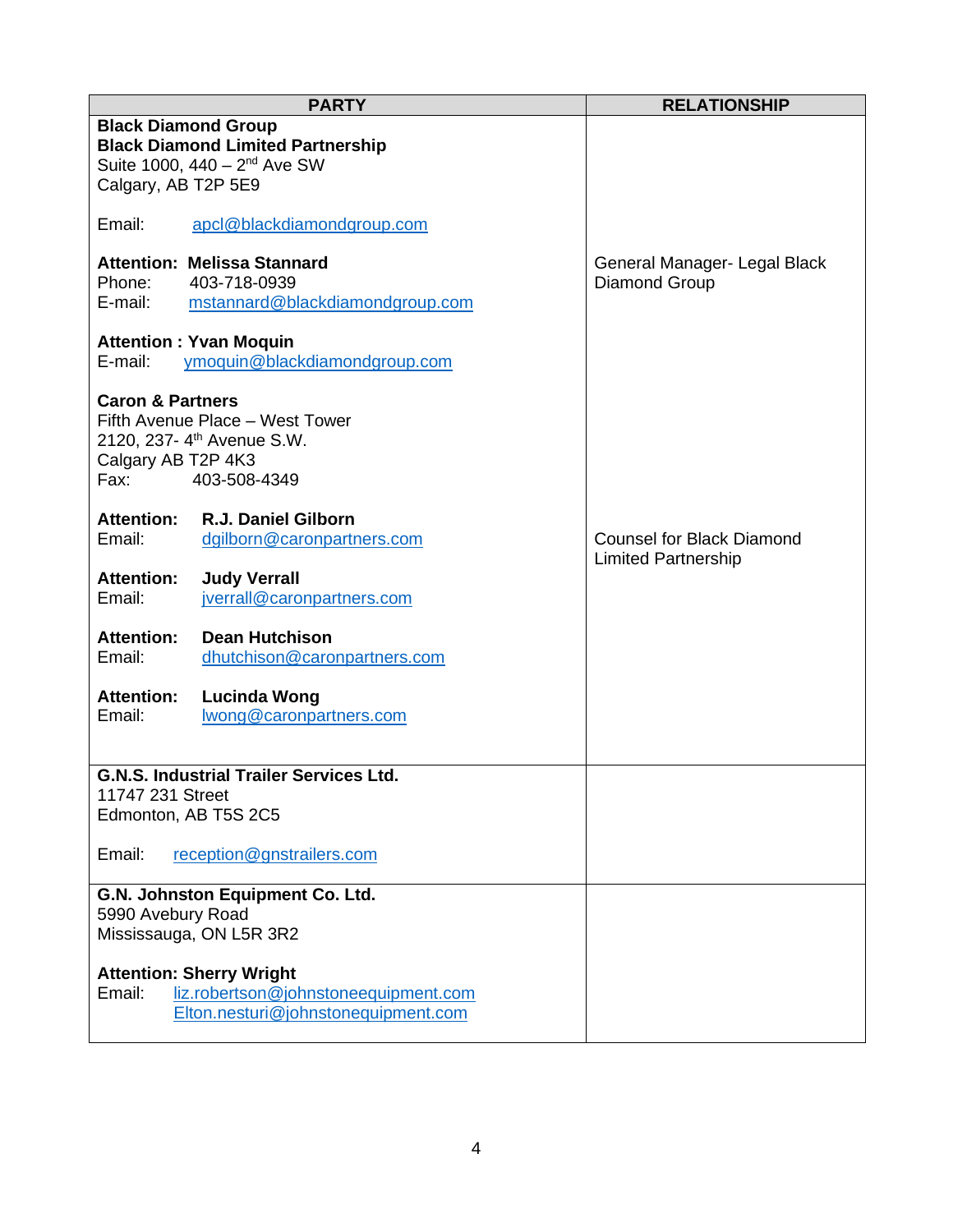|                                                                                                                  | <b>PARTY</b>                                                                                                                                                 | <b>RELATIONSHIP</b>                                                         |
|------------------------------------------------------------------------------------------------------------------|--------------------------------------------------------------------------------------------------------------------------------------------------------------|-----------------------------------------------------------------------------|
| <b>Redrock Camps Inc.</b><br>c/o Registered Office<br>302, 322 - 11 Avenue<br>Calgary, Alberta<br><b>T2R 0C5</b> |                                                                                                                                                              |                                                                             |
|                                                                                                                  | Email: tferguson@redrockgroup.ca                                                                                                                             |                                                                             |
| Surrey, BC V3T 5E1<br>Fax:                                                                                       | <b>PACIFIC INSOLVENCY CENTRE / CRA</b><br><b>Surrey National Verification &amp; Collection Centre</b><br>Canada Revenue Agency<br>9755 King George Boulevard |                                                                             |
| <b>Legal Services Branch</b>                                                                                     | MINISTRY OF THE ATTORNEY GENERAL<br>Justice, Health and Revenue Group                                                                                        |                                                                             |
| Phone: 250-886-0587                                                                                              |                                                                                                                                                              |                                                                             |
| <b>Attention:</b><br>Email:                                                                                      | <b>Cindy Cheuk</b><br>Cindy.Cheuk@gov.bc.ca                                                                                                                  | Legal Counsel                                                               |
| <b>Attention:</b><br>Email:                                                                                      | <b>Isabel Gowda</b><br>Isabel.Gowda@gov.bc.ca                                                                                                                |                                                                             |
| <b>Attention:</b><br>Email:                                                                                      | Leila Ramage<br>Leila. Ramage@gov.bc.ca                                                                                                                      |                                                                             |
| <b>Attention:</b><br>Email:                                                                                      | <b>Carmen Saldivia</b><br>Carmen.Saldivia@gov.bc.ca                                                                                                          |                                                                             |
| Calgary AB T2P 3E7                                                                                               | <b>Bishop &amp; McKenzie LLP</b><br>#2200, 555- 4 <sup>TH</sup> Ave. S.W.                                                                                    | Counsel for $322 - 326$ 11 <sup>th</sup> Ave<br>SW Inc. / Allied Properties |
| Fax: 403.263.3423                                                                                                | <b>Attention: Antony L. Dekens</b><br>Email: ADekens@bmllp.ca                                                                                                |                                                                             |
| <b>DLA Piper LLP</b><br>Calgary AB T2P 0C1                                                                       | 250 - 2nd Street SW, Unit #1000                                                                                                                              | <b>Counsel for Terra Water Systems</b><br>Inc.                              |
| Fax: 403-697-6600                                                                                                | <b>Attention: Carole Hunter</b><br>Email: carole.hunter@dlapiper.com                                                                                         |                                                                             |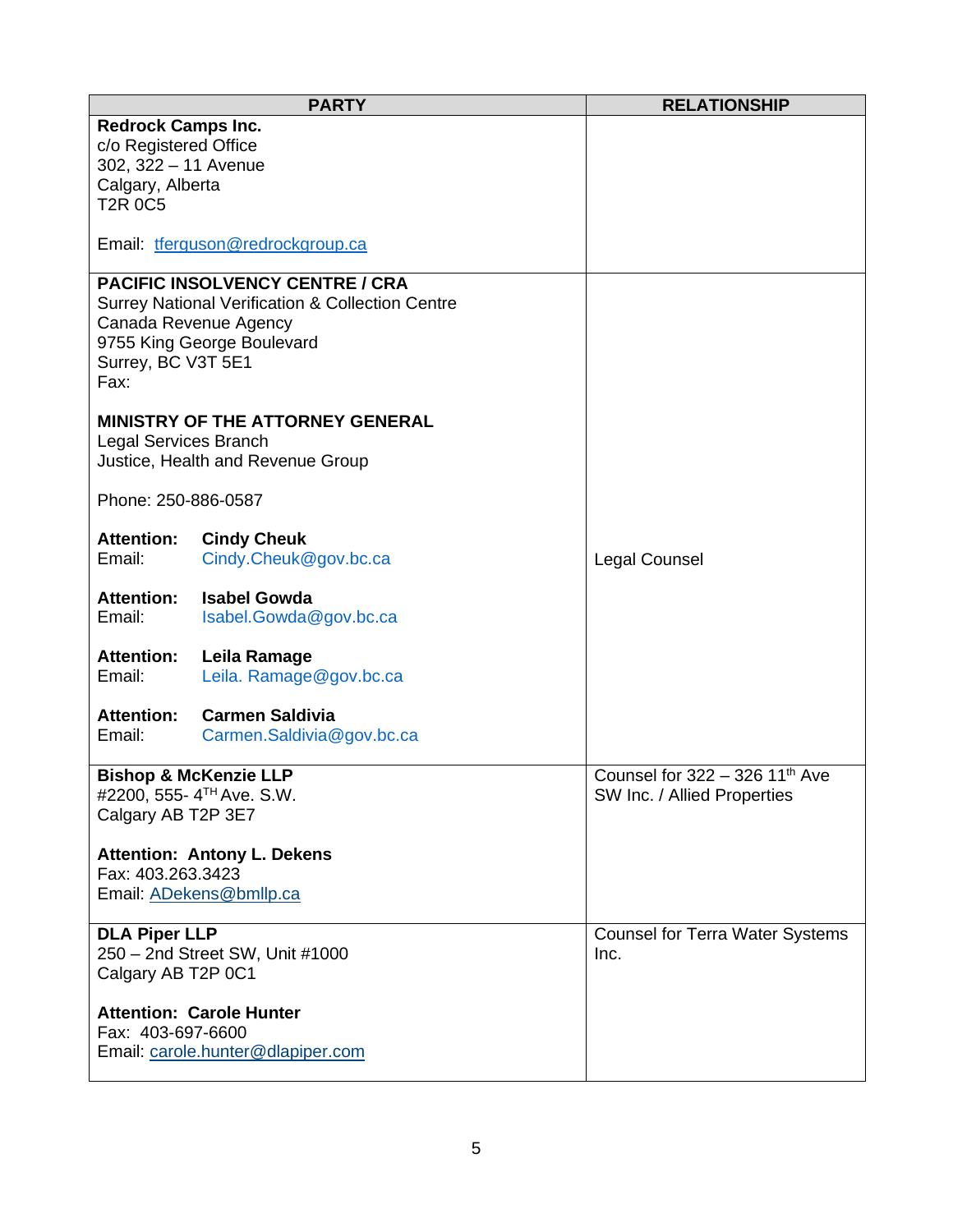| <b>PARTY</b>                                     | <b>RELATIONSHIP</b>              |
|--------------------------------------------------|----------------------------------|
| <b>Burnet Duckworth &amp; Palmer LLP</b>         | Counsel for TL Ferguson Corp.    |
| 2400, 525-8 <sup>th</sup> Avenue SW              | and Troy D. Ferguson             |
| Calgary, Alberta                                 |                                  |
| T <sub>2</sub> P 1G1                             |                                  |
|                                                  |                                  |
| Attention: Ryan Algar                            |                                  |
| Email:<br>ralgar@bdplaw.com                      |                                  |
|                                                  |                                  |
| Attention: Natasha Wood                          |                                  |
| Email:<br>nwood@bdplaw.com                       |                                  |
|                                                  |                                  |
| <b>Malcolm Huycke</b>                            |                                  |
| 1919-10A Street SW                               |                                  |
| Calgary, Alberta                                 |                                  |
| <b>T2T 3K2</b>                                   |                                  |
|                                                  |                                  |
| Email: mmhuycke@gmail.com                        |                                  |
|                                                  |                                  |
| <b>TC Energy (TransCanada Pipelines Limited)</b> | Purchase Order No.4500320641     |
| c/o Head Office                                  |                                  |
| $450 - 1$ <sup>st</sup> Street S.W.              | Purchase Order No.4500326614     |
| Calgary, Alberta                                 |                                  |
| T <sub>2</sub> P <sub>5</sub> H <sub>1</sub>     |                                  |
| <b>Attention: Bernie O'Dwyer</b>                 |                                  |
| <b>TransCanada Pipelines Limited</b>             |                                  |
| <b>Accounts Payable Department</b>               |                                  |
| PO Box 1000, Station M                           |                                  |
| Calgary AB T2P 4K5                               |                                  |
| Email: ap invoices calgary@tcenergy.com          |                                  |
| Email: Samantha_campbell@tcenergy.com            |                                  |
|                                                  |                                  |
| <b>Lesley Lee</b>                                | Primary Attorney for TransCanada |
| $450 - 1$ <sup>st</sup> Street S.W.              | <b>Pipelines Limited</b>         |
| Calgary, Alberta                                 |                                  |
| T <sub>2</sub> P <sub>5H1</sub>                  |                                  |
| Email: lesley lee@tcenergy.com                   |                                  |
| <b>Tricia Oshiro</b>                             |                                  |
| $450 - 1$ <sup>st</sup> Street S.W.              |                                  |
| Calgary, Alberta                                 |                                  |
| T2P 5H1                                          |                                  |
| Email: tricia_oshiro@tcenergy.com                |                                  |
|                                                  |                                  |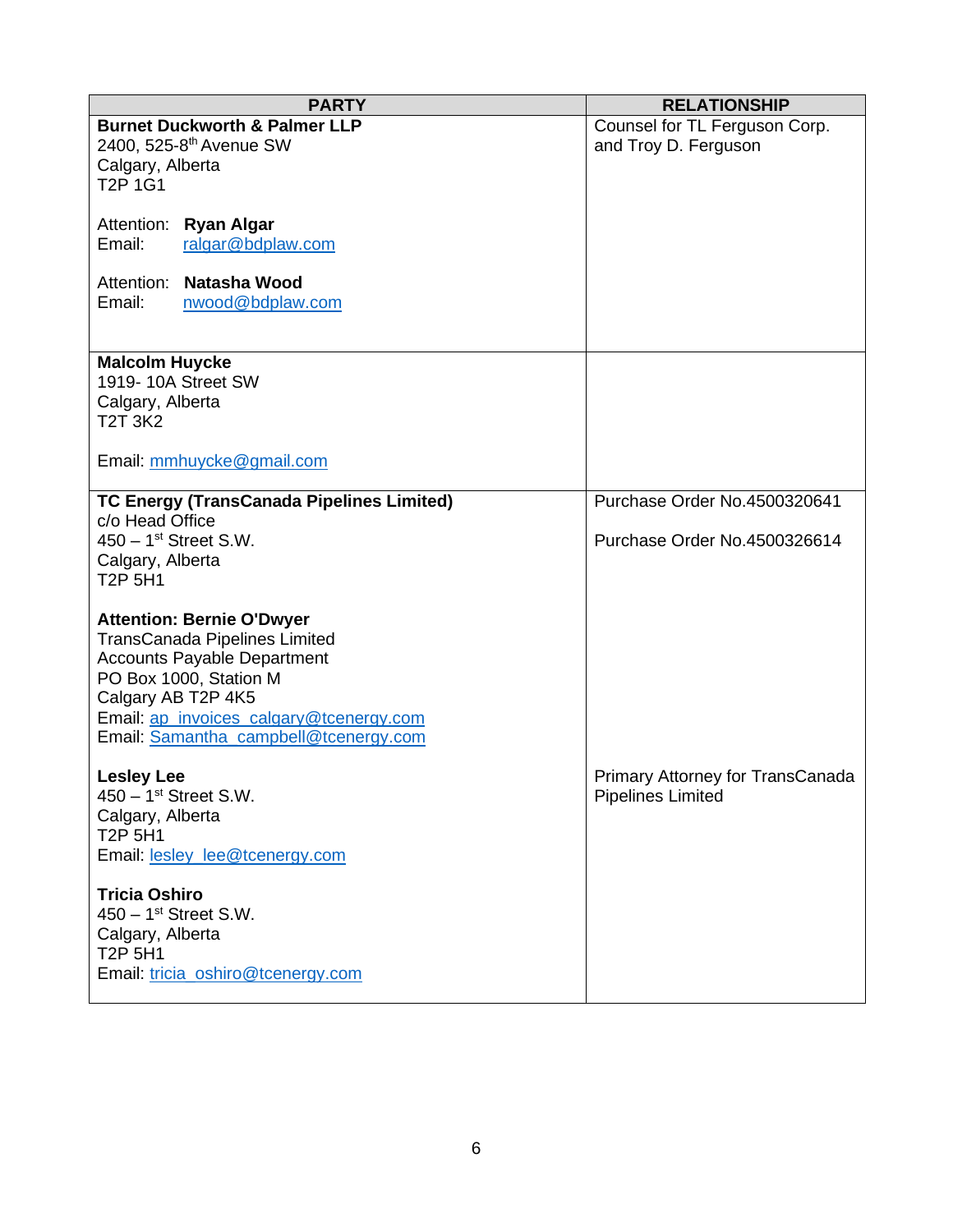| <b>PARTY</b>                                          | <b>RELATIONSHIP</b>                    |
|-------------------------------------------------------|----------------------------------------|
| Hudson Bay Mining and Smelting Co., Limited           |                                        |
| Email: canbusannuals@nortonrosefulbright.com          |                                        |
|                                                       |                                        |
| <b>Kirk Litvenenko</b>                                |                                        |
| Norton Rose Fulbright Canada LLP                      | Primary Attorney for Hudson Bay        |
| 400 3rd Avenue, Suite 3700                            | Mining and Smelting Co., Limited       |
| Calgary, Alberta                                      |                                        |
| T22P 4H2                                              |                                        |
|                                                       |                                        |
| <b>Nova Gas Transmission Ltd.</b>                     | Services Agreement                     |
| c/o Registered Office                                 | No.4600008704                          |
| 450 - 1 Street S.W.                                   |                                        |
| Calgary, Alberta                                      |                                        |
| T <sub>2</sub> P <sub>5</sub> H <sub>1</sub>          |                                        |
|                                                       |                                        |
| <b>Attention: Varinder Chaudhary</b>                  |                                        |
| Email: vic_chaudhary@transcanada.com                  |                                        |
| Telephone: 403.920.7790                               |                                        |
| Fax: 403.920.2200                                     |                                        |
|                                                       |                                        |
| <b>Attention: Shayne Beattie</b>                      | <b>Field Services and/or Small</b>     |
| Telephone: 587.933.4131                               | <b>Construction Services Agreement</b> |
| Email: shayne_beattie@transcanada.com                 | No. CW2246793                          |
|                                                       |                                        |
| <b>NOVA Gas Transmission Ltd.</b>                     | Purchase Order No.4500286038           |
| <b>Accounts Payable Department</b>                    |                                        |
| PO Box 1000 Station M                                 | Purchase Order No. 4500286032          |
| Calgary Alberta Canada T2P 4K9                        |                                        |
| Email: ap_invoices_calgary@transcanada.com            |                                        |
|                                                       |                                        |
| <b>NGTL Spruce Grove Stores</b><br>425 Diamond Avenue |                                        |
| Spruce Grove AB T7X 3B3                               |                                        |
|                                                       |                                        |
| <b>Buyer: Jade Low</b>                                |                                        |
| E-mail: jade_low@tcenergy.com                         |                                        |
|                                                       |                                        |
| <b>Gordon Food Service</b>                            |                                        |
| 2999 James Snow Parkway North                         |                                        |
| Milton, Ontario                                       |                                        |
| L9T 5G4                                               |                                        |
|                                                       |                                        |
| <b>Attention: Jennifer Heeringa</b>                   |                                        |
| Email: jennifer.heeringa@gfs.com                      |                                        |
|                                                       |                                        |
| <b>Attention: Joel White</b>                          |                                        |
| Email: joel.white@gfs.com                             |                                        |
|                                                       |                                        |
| <b>Attention: Dian Wenzel</b>                         |                                        |
| Email: dian.wenzel@gfs.com                            |                                        |
|                                                       |                                        |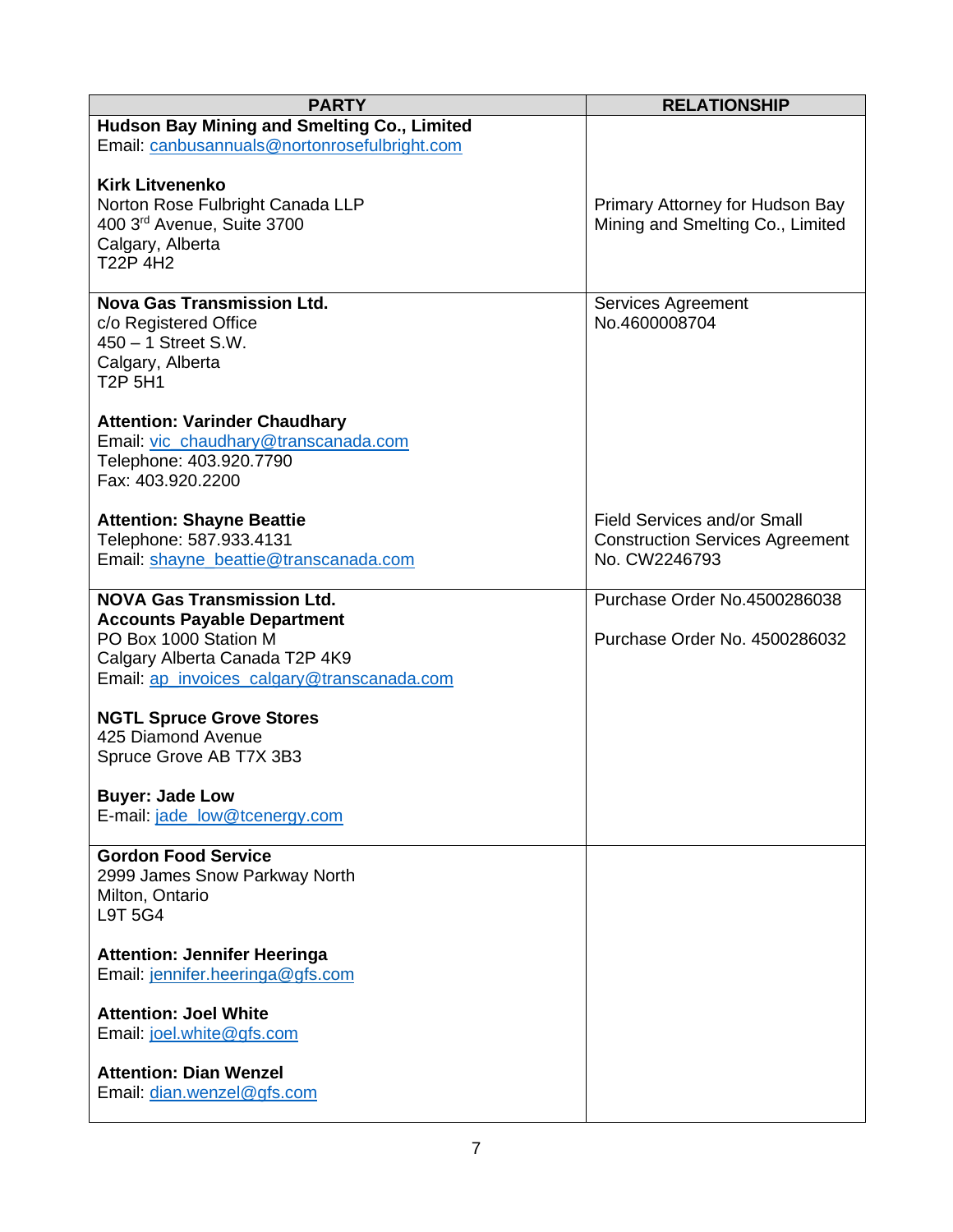| <b>PARTY</b>                                                   | <b>RELATIONSHIP</b>                             |
|----------------------------------------------------------------|-------------------------------------------------|
| <b>Black Diamond Limited Partnership</b>                       | Service Order #SO-18-001                        |
| 21420, 113 Avenue                                              |                                                 |
| Edmonton AB T5S 2B3                                            |                                                 |
|                                                                |                                                 |
| <b>Operational Contact</b>                                     |                                                 |
| <b>Attention: Rob Wilson</b>                                   |                                                 |
| Telephone: 780.733.4567                                        |                                                 |
| Cell: 780.717.2795                                             |                                                 |
| Fax: 780.447.2065                                              |                                                 |
| Email: rwilson@blackdiamondgroup.com                           |                                                 |
| <b>SOW Quality Assurance Contact</b>                           |                                                 |
| <b>Attention: Rob Wilson</b>                                   |                                                 |
| Telephone: 780.733.4567                                        |                                                 |
| Cell: 780.717.2795                                             |                                                 |
| Fax: 780.447.2065                                              |                                                 |
| Email: rwilson@blackdiamondgroup.com                           |                                                 |
|                                                                |                                                 |
| <b>Administrative Contact</b>                                  |                                                 |
| <b>Attention: Jessie Ledoux</b>                                |                                                 |
| Telephone: 403.206.3243                                        |                                                 |
| Cell: 587.998.7068                                             |                                                 |
| Fax. 780.447.2065                                              |                                                 |
| Email: jledoux@blackdiamondgroup.com                           |                                                 |
| <b>Black Diamond Limited Partnership by way of its general</b> |                                                 |
| partner Black Diamond Group Inc.                               | <b>Catering Services Agreement</b><br>SO#18-009 |
| 440 2nd Ave SW                                                 |                                                 |
| Calgary AB T2P 5E9                                             |                                                 |
|                                                                |                                                 |
| <b>Attention: Mike Ridley</b>                                  |                                                 |
| Fax: 403.264.9281                                              |                                                 |
| Email: mridley@blackdiamondgroup.com                           |                                                 |
|                                                                |                                                 |
| <b>Copy: Legal Department</b>                                  |                                                 |
| Fax: 1.403.237.6421                                            |                                                 |
| Penn West Petroleum & Farm Kitchens Inc.                       | <b>Master Services Agreement</b>                |
| Erikson National Energy Inc.                                   |                                                 |
| 1900, 717-7th Avenue SW                                        |                                                 |
| Calgary, Alberta                                               |                                                 |
| T2P 0Z3                                                        |                                                 |
|                                                                |                                                 |
| <b>Hudson Bay Mining and Smelting Co. Limited</b>              | Service/Rental Requisition                      |
| #1 Company Road PO Box 1500                                    | Number 39796                                    |
| Flin Flon Manitoba                                             |                                                 |
| Canada R6A 1N9                                                 |                                                 |
|                                                                |                                                 |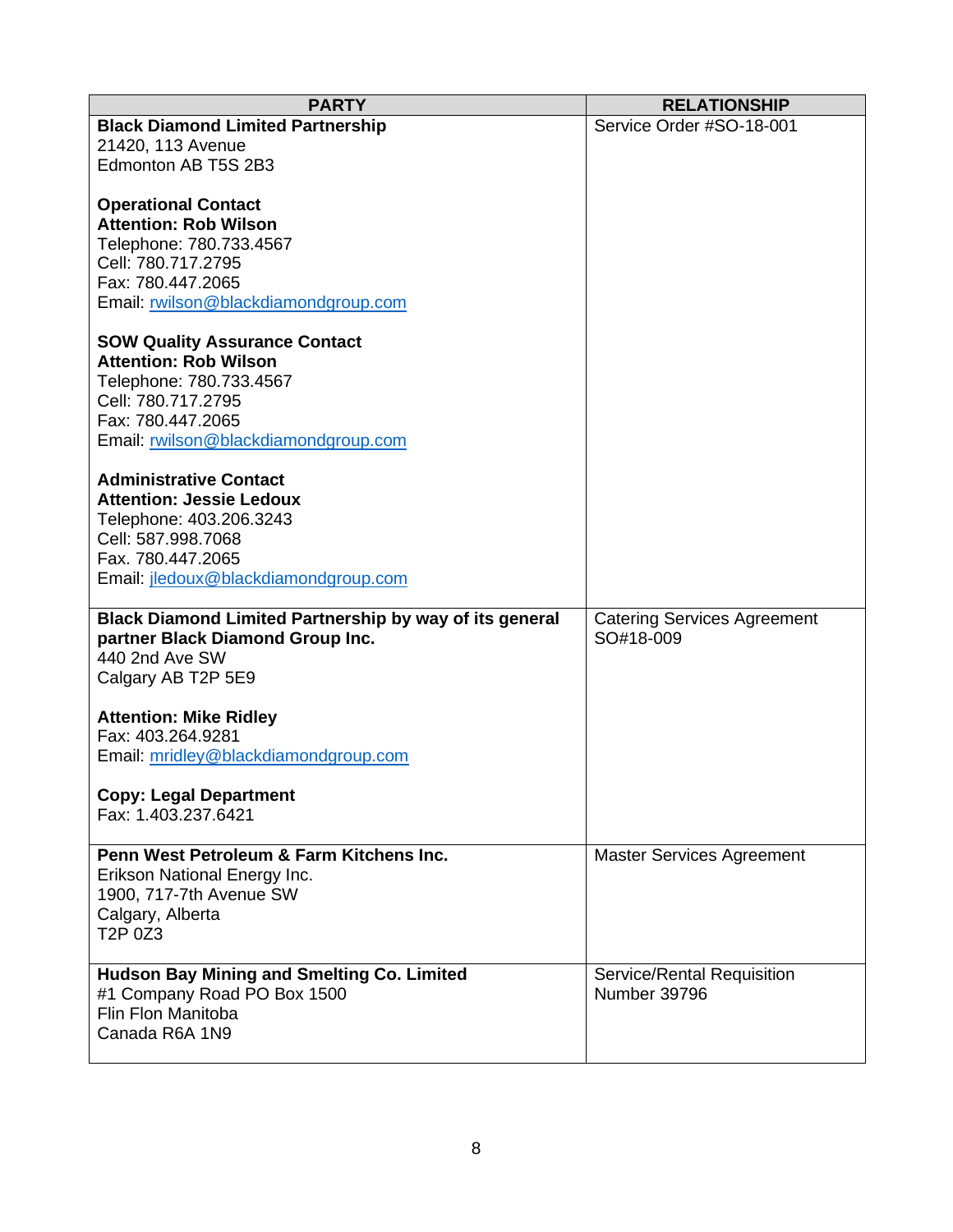| <b>PARTY</b>                                           | <b>RELATIONSHIP</b>             |
|--------------------------------------------------------|---------------------------------|
| Her Majesty the Queen in Right of Alberta              | Contract Number 21LFD014        |
| <b>Alberta Agriculture and Forestry</b>                |                                 |
| Lac La Biche Forest Area                               | <b>Contract Number 21LFD015</b> |
| <b>Box 450</b>                                         |                                 |
| Lac La Biche, Alberta T0A 2C0                          | <b>Contract Number 21LFD016</b> |
|                                                        |                                 |
| <b>Attention: Derek Gough</b>                          |                                 |
| Email: aep.finance-llb@gov.ab.ca                       |                                 |
| Phone: 780.623.5388                                    |                                 |
| <b>Attention: Natasha Sutherland</b>                   |                                 |
| Email:<br>Natasha.Sutherland@gov.ab.ca                 |                                 |
|                                                        |                                 |
| Her Majesty the Queen in Right of Alberta              | Contract Number 21HFD710        |
| <b>Alberta Agriculture and Forestry</b>                |                                 |
| <b>High Level Forest Area</b>                          | Contract Number 21HFD719        |
| <b>Box 900</b>                                         |                                 |
| High Level, Alberta T0H 1Z0                            |                                 |
|                                                        |                                 |
| <b>Attention: Alanna Carlson</b>                       |                                 |
| Fax: 780.926.5433                                      |                                 |
|                                                        |                                 |
| <b>Attention: Natasha Sutherland</b>                   |                                 |
| Email:<br>Natasha.Sutherland@gov.ab.ca                 |                                 |
|                                                        |                                 |
| Her Majesty the Queen in Right of Alberta              | Contract Number 21HFD800        |
| <b>Alberta Agriculture and Forestry</b>                |                                 |
| <b>High Level Forest Area</b>                          |                                 |
| <b>Box 900</b>                                         |                                 |
| High Level, Alberta T0H 1Z0                            |                                 |
|                                                        |                                 |
| <b>Attention: Contract Management</b>                  |                                 |
| Email: aep.finance-hlvl@gov.ab.ca<br>Fax: 780.926.4224 |                                 |
|                                                        |                                 |
| <b>Attention: Natasha Sutherland</b>                   |                                 |
| Email:<br>Natasha.Sutherland@gov.ab.ca                 |                                 |
|                                                        |                                 |
| Her Majesty the Queen in Right of Alberta              | <b>Contract Number 21MFD002</b> |
| <b>Alberta Agriculture and Forestry</b>                |                                 |
| Fort McMurray Forest Area                              | Contract Number 21MFD003        |
| Box 300, 9915 Franklin Avenue 5th Floor                |                                 |
| Fort McMurray, Alberta T9H 2K4                         |                                 |
|                                                        |                                 |
| <b>Attention: Philip Haggis</b>                        |                                 |
| Email: aep.finance-fmm@gov.ab.ca                       |                                 |
| Phone: 780.742.7339                                    |                                 |
|                                                        |                                 |
| <b>Attention: Natasha Sutherland</b>                   |                                 |
| Email:<br>Natasha.Sutherland@gov.ab.ca                 |                                 |
|                                                        |                                 |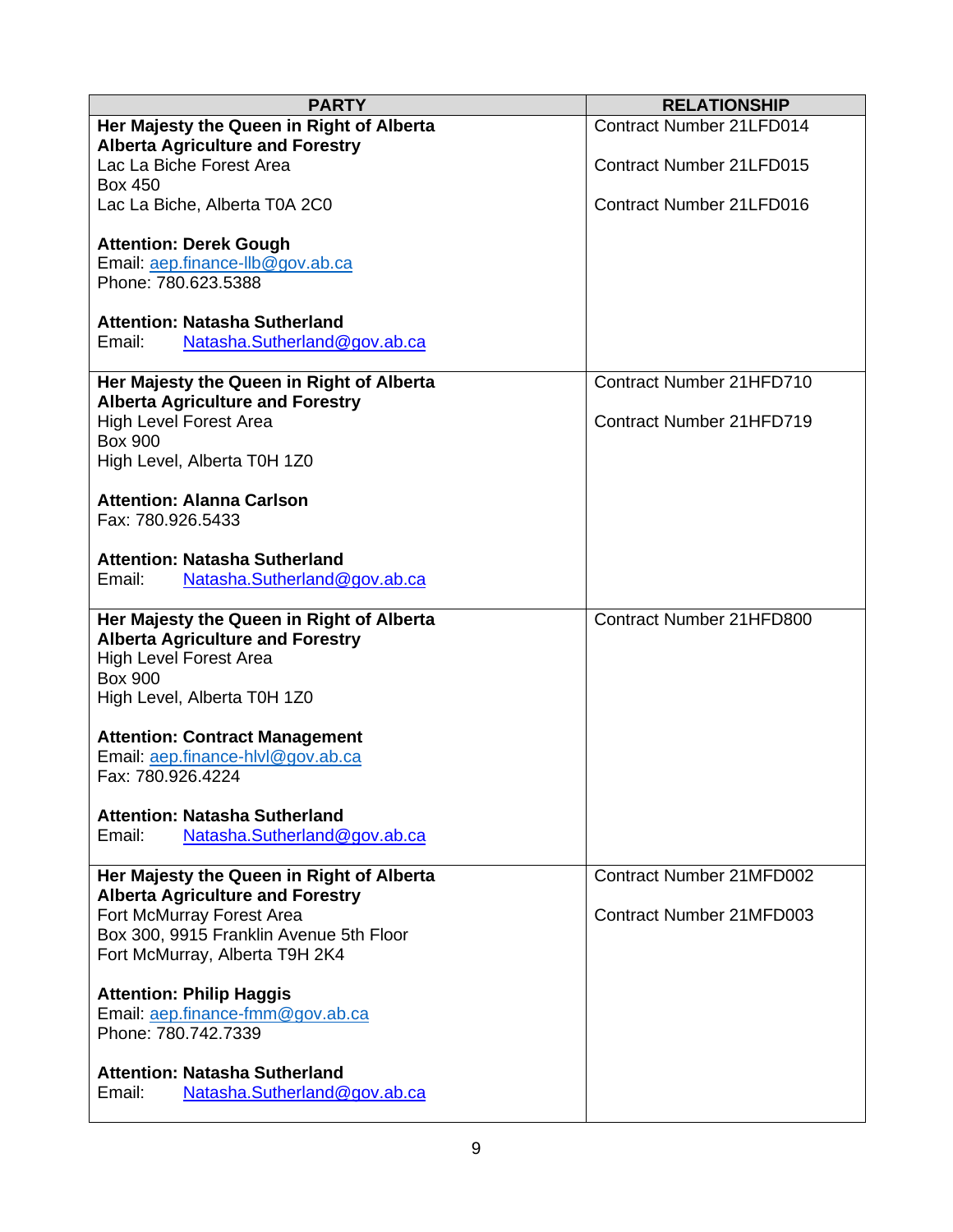| <b>PARTY</b>                              | <b>RELATIONSHIP</b>             |
|-------------------------------------------|---------------------------------|
| Her Majesty the Queen in Right of Alberta | <b>Contract Number 21SFD253</b> |
| <b>Alberta Agriculture and Forestry</b>   |                                 |
| <b>Box 390</b>                            |                                 |
| Slave Lake, Alberta T0G 2A3               |                                 |
|                                           |                                 |
| <b>Attention: Brent Perih</b>             |                                 |
| Fax: 780.849.7122                         |                                 |
| <b>Attention: Natasha Sutherland</b>      |                                 |
| Email:<br>Natasha.Sutherland@gov.ab.ca    |                                 |
|                                           |                                 |
| Her Majesty the Queen in Right of Alberta | <b>Contract Number 21CFD611</b> |
| <b>Alberta Agriculture and Forestry</b>   |                                 |
| 8660 Bearspaw Dam Rd NW                   |                                 |
| Calgary, AB T3L 1S4                       |                                 |
|                                           |                                 |
| <b>Attention: Marc Gamache</b>            |                                 |
| Fax: 403.297.8803                         |                                 |
| <b>Attention: Natasha Sutherland</b>      |                                 |
| Natasha.Sutherland@gov.ab.ca<br>Email:    |                                 |
|                                           |                                 |
| Her Majesty the Queen in Right of Alberta | <b>Contract Number 21RFD009</b> |
| <b>Alberta Agriculture and Forestry</b>   |                                 |
| Rocky Forest Area                         | <b>Contract Number 21RFD010</b> |
| PO Box 1720                               |                                 |
| Rocky Mountain House, AB T4T 1B3          |                                 |
|                                           |                                 |
| <b>Attention: Wayne Werstiuk</b>          |                                 |
| Email: aep.finance-rmh@gov.ab.ca          |                                 |
| Phone: 403.845.8272                       |                                 |
| <b>Attention: Natasha Sutherland</b>      |                                 |
| Email:<br>Natasha.Sutherland@gov.ab.ca    |                                 |
|                                           |                                 |
| <b>Malbeck Corp</b>                       | Temp Land Use Agreement         |
| <b>Contact name: Malcolm Huycke</b>       |                                 |
| 1919 10A Street SW, Calgary AB, T2T 3K2   |                                 |
| 403-228-4456                              |                                 |
| Email: mmhuycke@gmail.com                 |                                 |
|                                           |                                 |
| Black Diamond Camps, Div of               | <b>Rental Agreement</b>         |
| 440 2 Ave SW Suite 1000                   |                                 |
| Calgary, AB, T2P 5E9 Canada               |                                 |
| (403) 206-4747                            |                                 |
| <b>Attention: Chris Rowe</b>              |                                 |
| crowe@boxxmodular.com                     |                                 |
|                                           |                                 |
|                                           |                                 |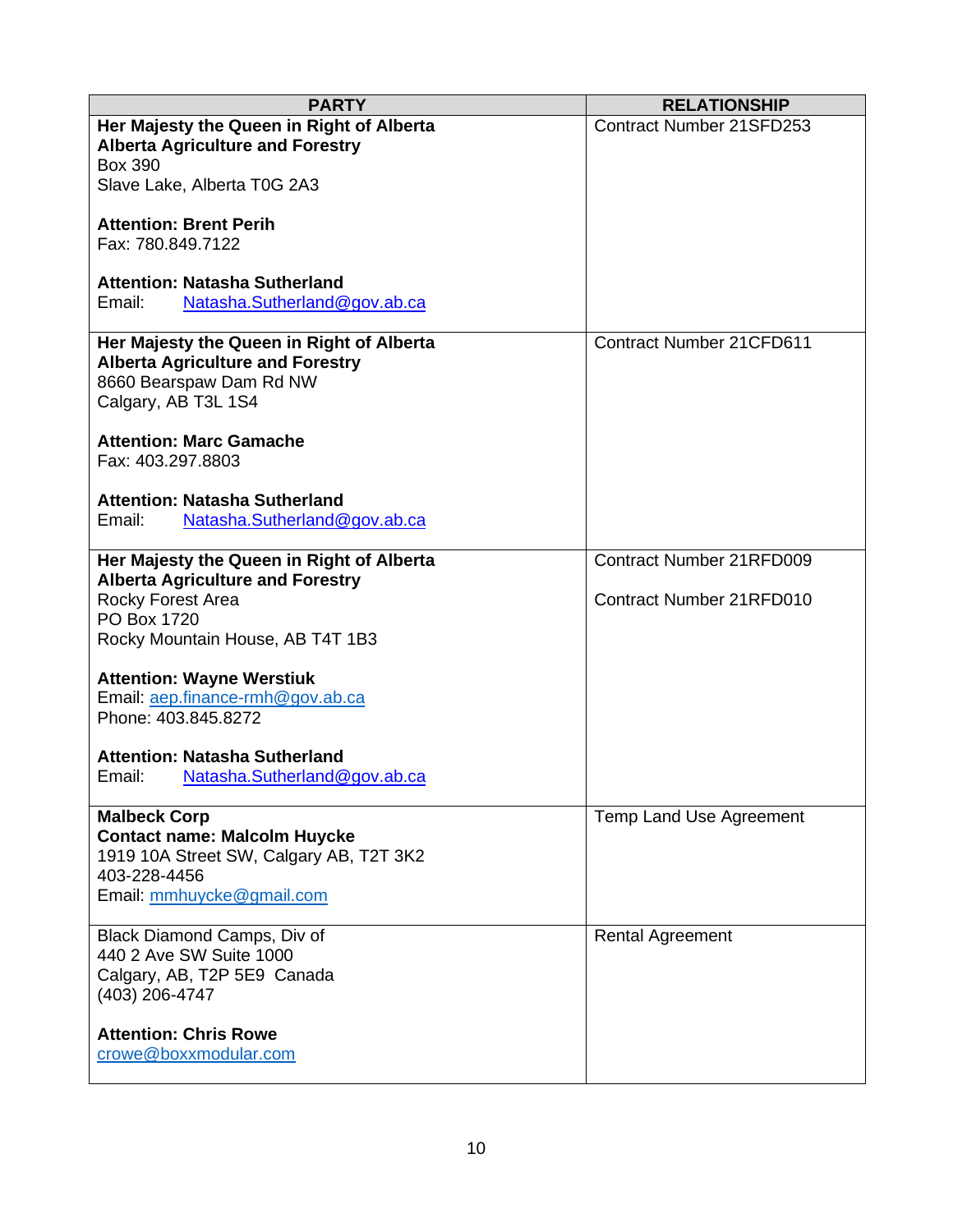| <b>PARTY</b>                                                                                                                                                                                                                                                                             | <b>RELATIONSHIP</b>                                                                                                    |
|------------------------------------------------------------------------------------------------------------------------------------------------------------------------------------------------------------------------------------------------------------------------------------------|------------------------------------------------------------------------------------------------------------------------|
| Canfor<br>9401 - 108 Street, Postal Bag 100, Grand Prairie, AB, T8V<br>3A3<br>Phone: 780-538-7749                                                                                                                                                                                        | RUA 180030                                                                                                             |
| Fax: 780-538-7800                                                                                                                                                                                                                                                                        |                                                                                                                        |
| <b>Attention: Jordanna Lorencz</b><br>Email: Jordanna.lorencz@canfor.com                                                                                                                                                                                                                 |                                                                                                                        |
| Peyto Exploration & Development Corp.<br>Suite 300, 600 3rd Ave SW<br>Calgary AB, T2P 0G5<br>Email: thirdpartyrequests@peyto.com                                                                                                                                                         | S1142<br><b>RUA 11S15</b>                                                                                              |
| <b>Weyerhaeuser Company Limited</b><br>Suite 440-1140 West Pender Street<br>Vancouver, BC V6E 4G1<br>Email: Pembina.roadandland@weyerhaeuser.com                                                                                                                                         | Master Agreement<br><b>Master RUA</b>                                                                                  |
| <b>GFS</b><br>290212 Township Road 261<br>Rocky View County, AB T4A 0V6<br>Email: cgy-info@gfs.ca<br><b>Attention: Jennifer Heeringa</b><br>Email: Jennifer.heeringa@gfs.com                                                                                                             | <b>Distribution Agreement</b>                                                                                          |
| <b>Vivienne M Ball</b><br><b>Barrister and Solicitor</b><br>Environmental Law Team, Legal Services Division<br><b>Justice and Solicitor General</b><br>Government of Alberta<br>8th Floor, Oxbridge Place<br>9826 - 106 Street<br>Edmonton, AB T5K 2J6<br>Email: Vivienne.ball@gov.ab.ca | TFA-183792<br>TFA-185042<br>Department Miscellaneous Lease<br>No.190091<br>Department Miscellaneous Lease<br>No.190097 |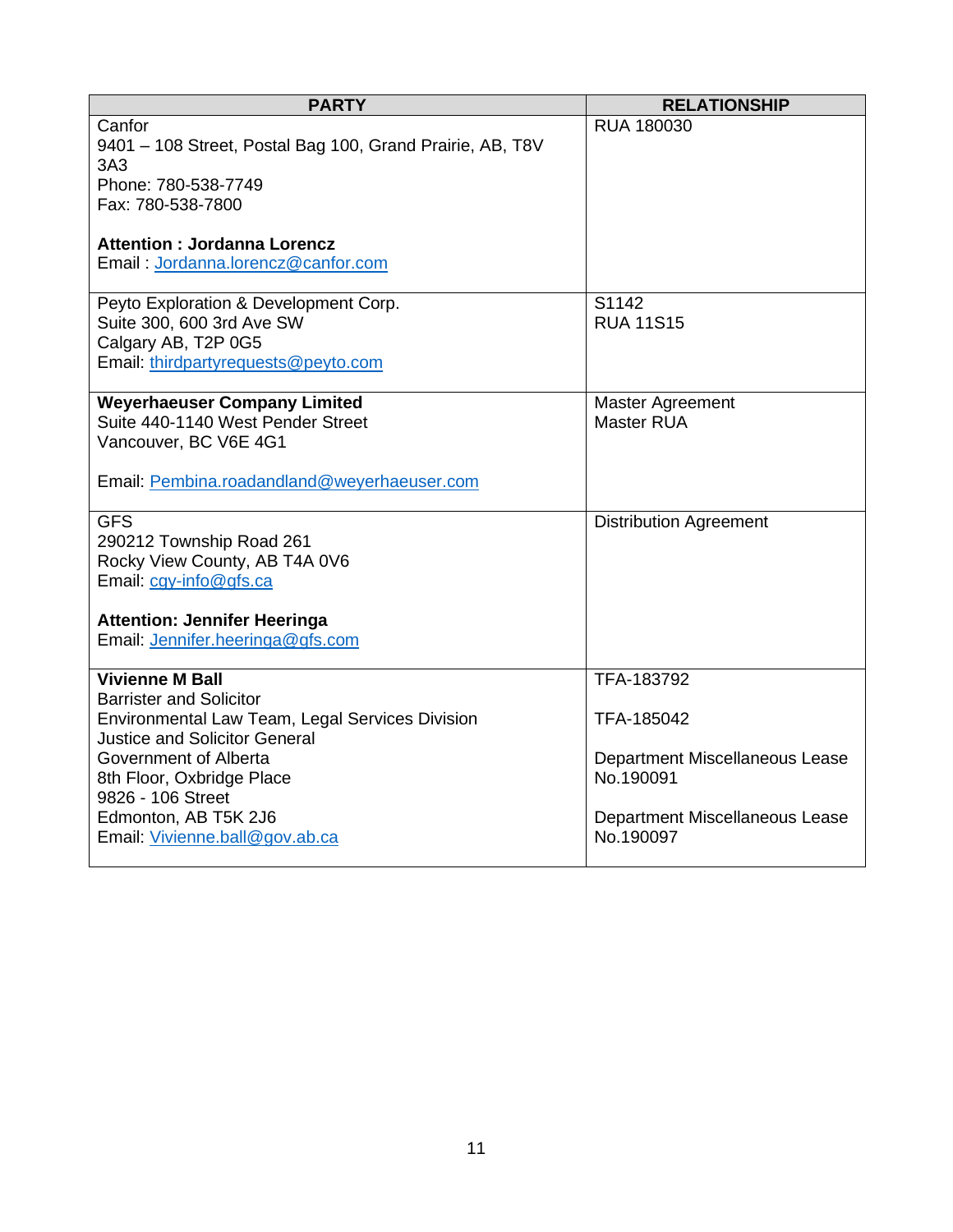| <b>PARTY</b>                                                   | <b>RELATIONSHIP</b>                    |
|----------------------------------------------------------------|----------------------------------------|
| <b>Black Diamond Limited Partnership</b>                       | <b>Equipment Lease</b>                 |
| 1000-440 2 <sup>nd</sup> Avenue SW                             | 38 & 39 Person Dorm Rental             |
| Calgary Alberta T2P 5E9                                        |                                        |
|                                                                | Equipment<br>Rental<br>Lease           |
| <b>Attention: Mike Ridley</b>                                  | Project/Quote Number CAB00043          |
| Email: mridley@blackdiamondgroup.com                           | Rental and Services Contract No.       |
|                                                                | ES-118935                              |
|                                                                |                                        |
|                                                                | Equipment Lease dated March 11,        |
|                                                                | 2019                                   |
|                                                                |                                        |
|                                                                | 38 Person Dorm Rental                  |
|                                                                | Project/Quote Number CAB00034          |
|                                                                |                                        |
| <b>G.N.S. Industrial Trailer Services Ltd.</b><br>10819 184 St | Equipment Lease Number 1576-<br>2018JS |
| Edmonton Alberta T5S 2T2                                       |                                        |
|                                                                | Equipment Lease Number 1605-           |
| <b>Attention : Josh Skoreyko</b>                               | 2019JS                                 |
|                                                                |                                        |
| LodgeLink Inc.                                                 | Supplier Master Contract No. LL-       |
| Suite 1000, 440 2 <sup>nd</sup> Avenue SW                      | 16-107                                 |
| Calgary, Alberta T2P 5E9                                       |                                        |
| <b>Attention: Carla Jones</b>                                  |                                        |
| <b>Terra Water Systems</b>                                     | <b>Equipment Rental Contract</b>       |
| 4208 118 Avenue SE                                             |                                        |
| Calgary Alberta T2Z 4A4                                        | Equipment Rental Contract No. R-       |
| <b>Attention: Ross McTavish</b>                                | 18-005                                 |
|                                                                |                                        |
| <b>Calmont Leasing Ltd.</b>                                    | Lease Agreement Contract No.           |
| 14610 Yellowhead Trail                                         | C13461                                 |
| Edmonton Alberta T5L 3C5                                       |                                        |
|                                                                | Lease Agreement Contract No.           |
| <b>Attention: Account Manager</b>                              | C19531                                 |
| Fax#: 780.451.5768                                             |                                        |
|                                                                | Lease Agreement Contract No.<br>C19615 |
|                                                                |                                        |
|                                                                | Lease Agreement Contract No.           |
|                                                                | C20448                                 |
|                                                                |                                        |
| Shred it, c/o Stericycle ULC                                   | Service Agreement Customer             |
| PO Box 15781, Station A                                        | Number: 11319529                       |
| <b>Toronto Ontario M5W 1C1</b>                                 |                                        |
| <b>Attention: Account Manager</b>                              |                                        |
|                                                                |                                        |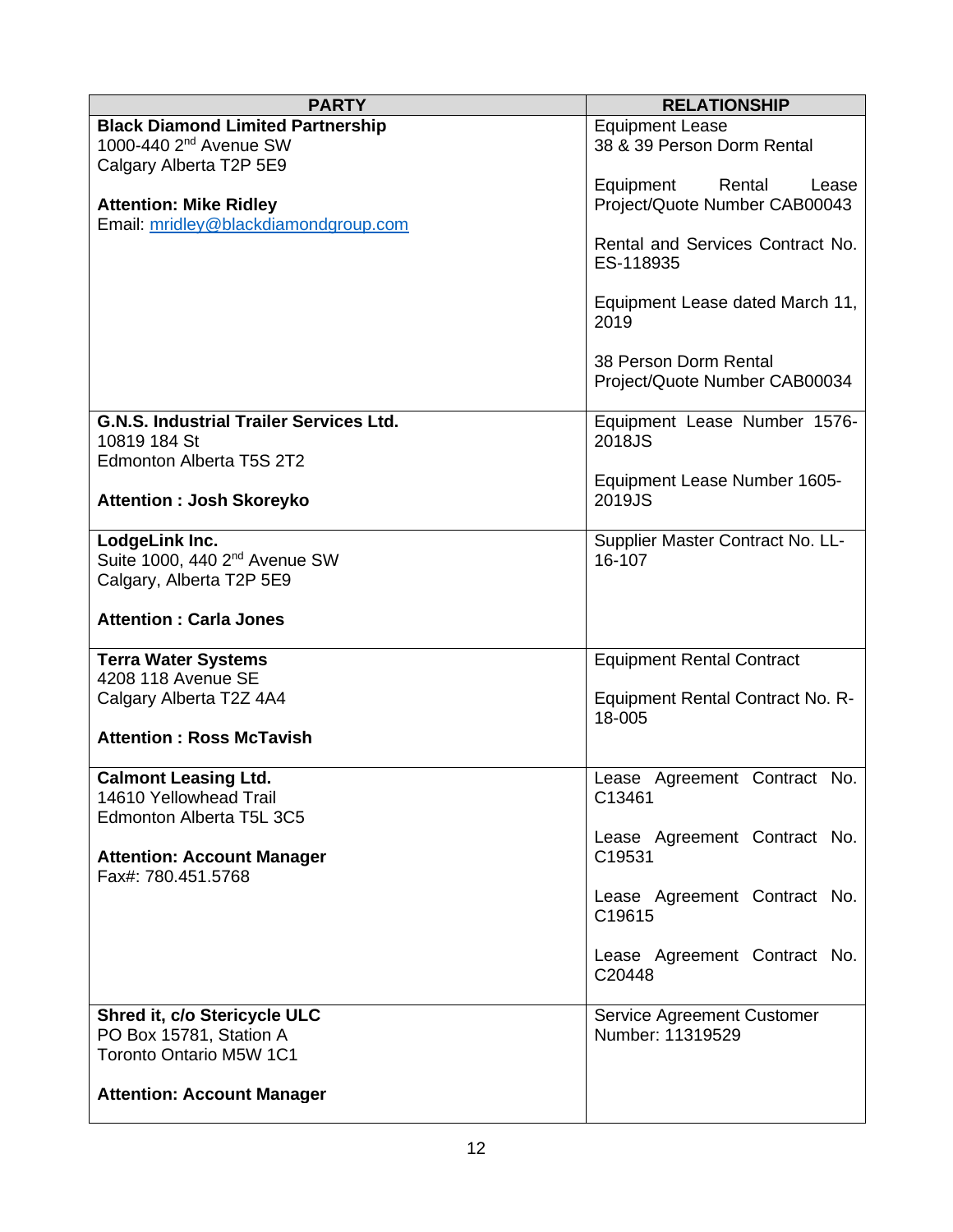| <b>PARTY</b>                                 | <b>RELATIONSHIP</b>              |
|----------------------------------------------|----------------------------------|
| Epcor Utilities Inc.                         | Service Agreement for Account    |
| 2000 10423 101 Street NW                     | Number: 27357714                 |
| Edmonton Alberta T5H 0E8                     |                                  |
|                                              |                                  |
| <b>Attention: Account Manager</b>            |                                  |
|                                              |                                  |
| Direct Energy LP                             | Service Agreement for Account    |
| PO Box 1515                                  | Number: 760500049738             |
| Calgary Alberta T2P 4K2                      |                                  |
|                                              |                                  |
| <b>Attention: Account Manager</b>            |                                  |
|                                              |                                  |
| Canadian Linen and Uniform                   | Service Agreement for Customer   |
| Box 51045, RPO Tyndall                       | Number 500003864 for services at |
| Winnipeg, Manitoba R2X 3C6                   | 16, 12808 170 Street, Edmonton   |
|                                              | Alberta T5V 0A6                  |
| <b>Attention: Bruce Carter</b>               |                                  |
|                                              |                                  |
| <b>Workers' Compensation Board - Alberta</b> |                                  |
| 9912 107 Street NW                           |                                  |
| Edmonton, AB T5K 1G5                         |                                  |
|                                              |                                  |
| <b>Attention: Manoj Gupta</b>                |                                  |
| Email: manoj.gupta@wcb.ab.ca                 |                                  |
|                                              |                                  |
| <b>Alberta Environment and Parks</b>         |                                  |
| Suite 1710, 639 5 Ave SW                     |                                  |
| Calgary, AB T2P 0M9                          |                                  |
|                                              |                                  |
| <b>Attention: Melissa Burkett</b>            |                                  |
| Email:<br>Melissa.Burkett@gov.ab.ca          |                                  |
|                                              |                                  |
| <b>Attention: Natasha Sutherland</b>         |                                  |
| Email:<br>Natasha.Sutherland@gov.ab.ca       |                                  |
|                                              |                                  |
|                                              |                                  |
| <b>Blue Collar Silviculture Ltd.</b>         |                                  |
| 244 Lear Road                                |                                  |
| Quesnel BC                                   |                                  |
| V2J 5V5                                      |                                  |
|                                              |                                  |
| <b>Attention: David Newton</b>               |                                  |
| Email:<br>dcnewton60@gmail.com               |                                  |
| <b>Attention: Rita Rief</b>                  |                                  |
|                                              |                                  |
| r.rief@shaw.ca<br>Email:                     |                                  |
|                                              |                                  |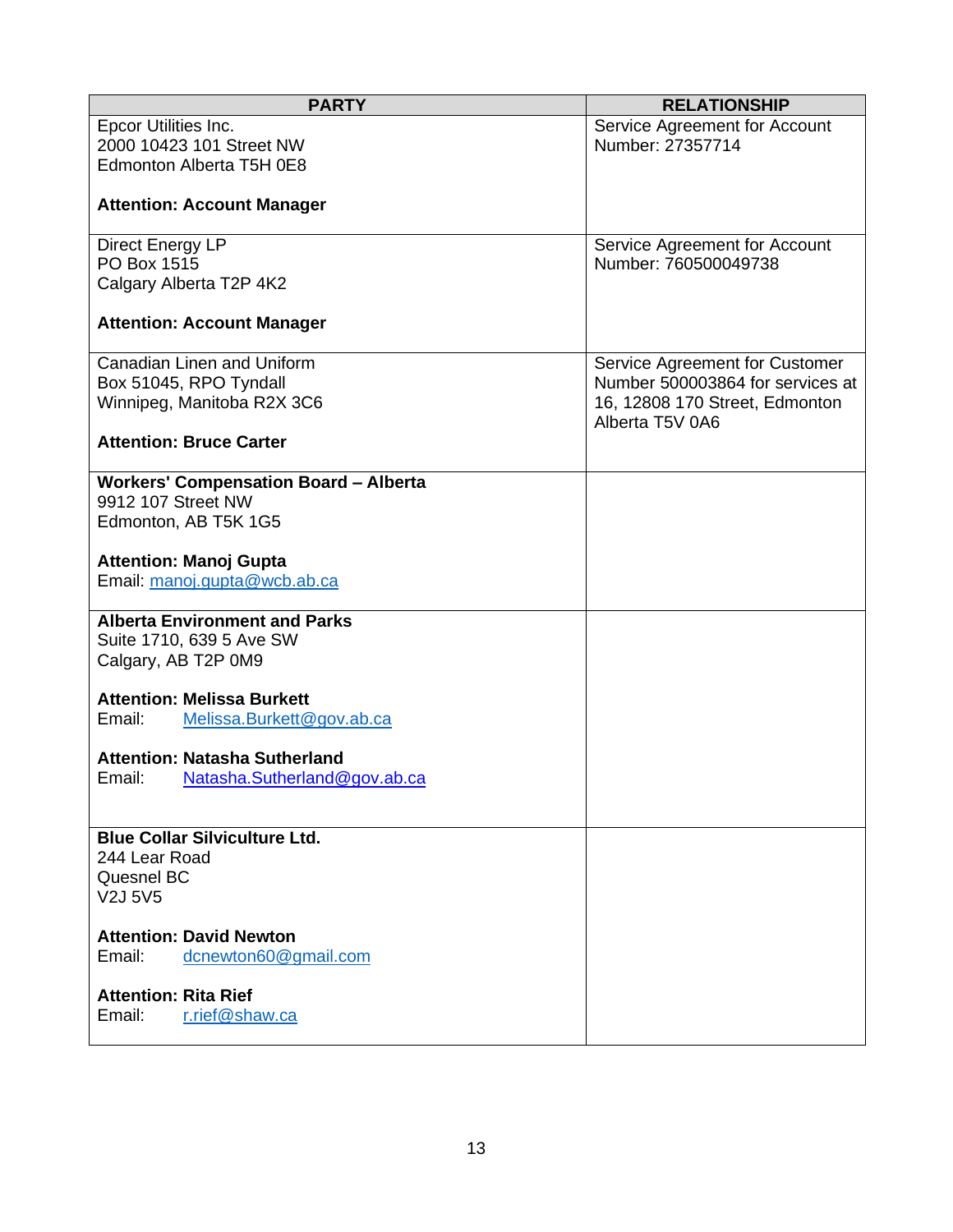| <b>PARTY</b>                                                                               | <b>RELATIONSHIP</b> |
|--------------------------------------------------------------------------------------------|---------------------|
| <b>Subcool Mechanical Inc.</b><br>Site 2 RR 1 PO Box 23<br>Vimy, Alberta<br><b>T0G 2J0</b> |                     |
| <b>Attention: Bill Luczkiw</b><br>bill I@subcoolmech.com<br>Email:                         |                     |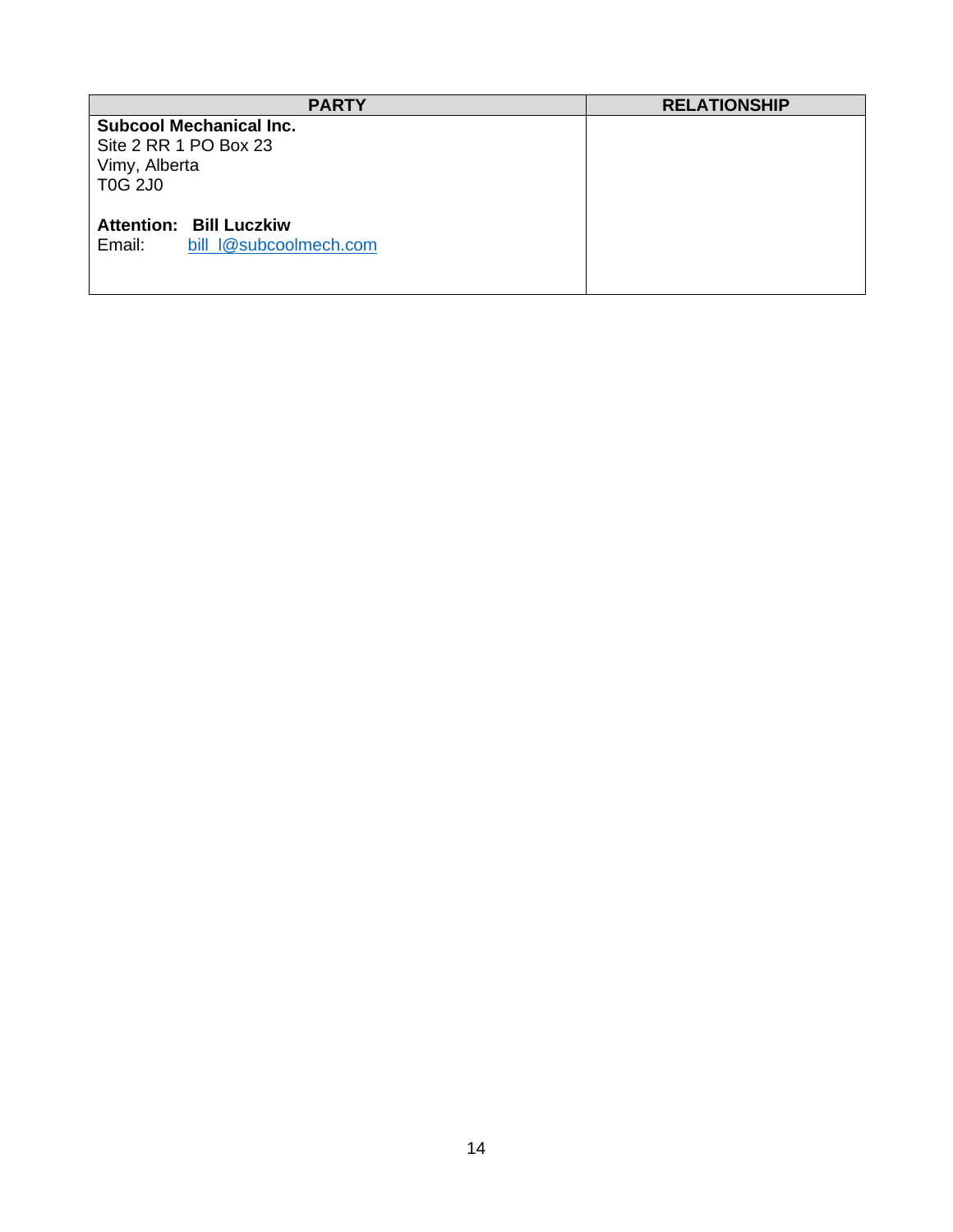# **SCHEDULE "B"**

## **PROPOSED FORM OF ORDER**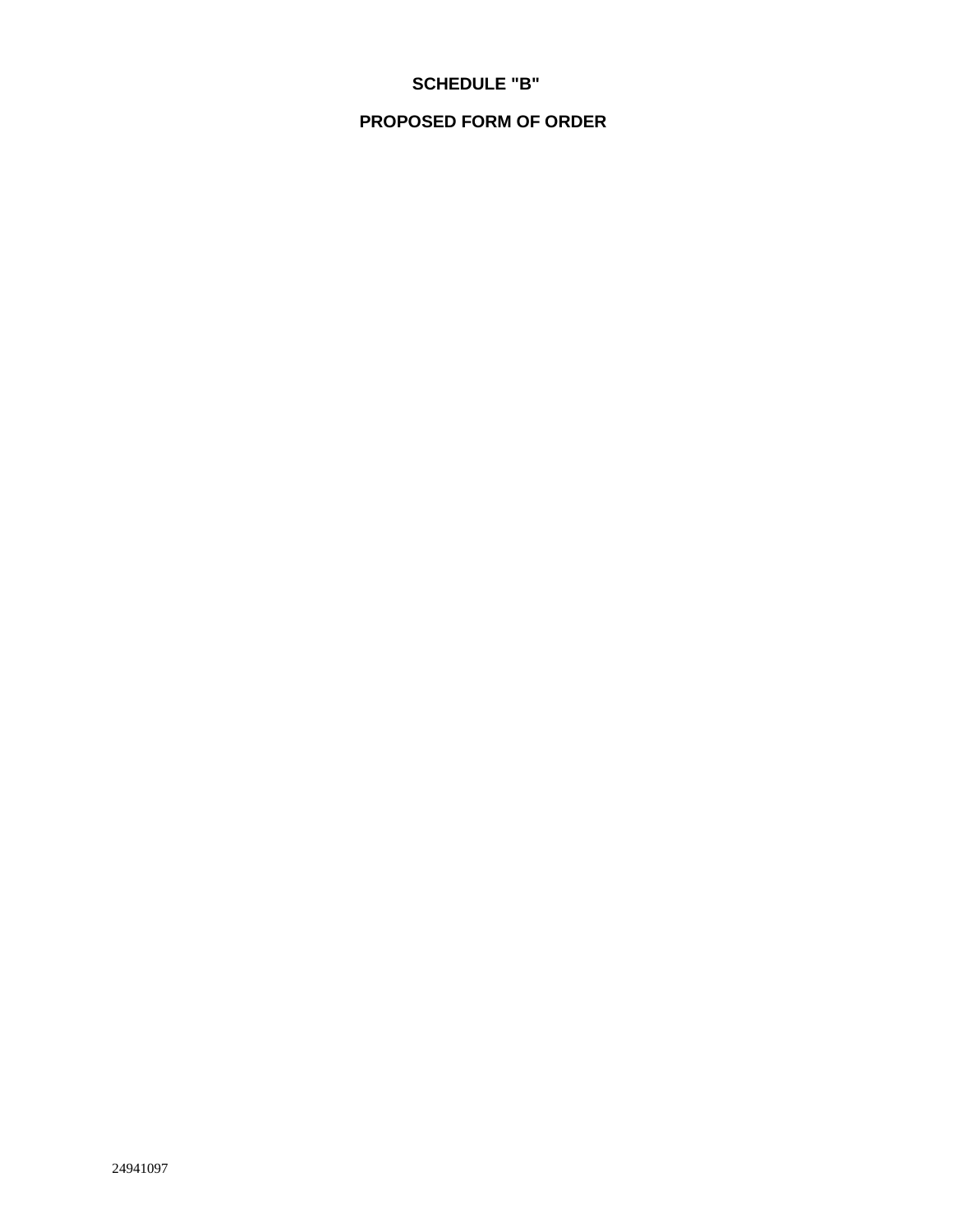| <b>COURT FILE NUMBER</b>                                    | 2001-06194                                                                                                                                                                                       |
|-------------------------------------------------------------|--------------------------------------------------------------------------------------------------------------------------------------------------------------------------------------------------|
| <b>COURT</b>                                                | COURT OF QUEEN'S BENCH OF ALBERTA                                                                                                                                                                |
| <b>JUDICIAL CENTRE</b>                                      | <b>CALGARY</b>                                                                                                                                                                                   |
|                                                             | IN THE MATTER OF THE COMPANIES' CREDITORS<br>ARRANGEMENT ACT, R.S.C. 1985, c C-36 as<br>amended                                                                                                  |
|                                                             | AND IN THE MATTER OF THE COMPROMISE OR<br>ARRANGEMENT OF REDROCK CAMPS INC.,<br>SOCKEYE ENTERPRISES INC., SWEETWATER<br><b>HOSPITALITY INC. and BALDR CONSTRUCTION</b><br><b>MANAGEMENT INC.</b> |
| <b>APPLICANTS</b>                                           | INVICO DIVERSIFIED INCOME L.P. and INVICO<br><b>TRADE CAPITAL L.P.</b>                                                                                                                           |
| <b>RESPONDENTS</b>                                          | REDROCK CAMPS INC., SOCKEYE ENTERPRISES<br>INC., SWEETWATER HOSPITALITY INC. and BALDR<br><b>CONSTRUCTION MANAGEMENT INC.</b>                                                                    |
| <b>DOCUMENT</b>                                             | <b>ORDER</b>                                                                                                                                                                                     |
| ADDRESS FOR SERVICE<br>AND CONTACT<br><b>INFORMATION OF</b> | <b>MLT AIKINS LLP</b><br><b>Barristers and Solicitors</b><br>2100, 222 3rd Avenue S.W.                                                                                                           |

 $2100, 2223$ <sup>rd</sup> Avenue S.W. Calgary, Alberta T2P 0B4 Phone: 403.693.5420/4347 Fax: 403.508.4349 Attention: Ryan Zahara/Catrina Webster File: 0128056.00002

#### **DATE ON WHICH ORDER WAS PRONOUNCED: MAY 13, 2021**

**LOCATION OF HEARING OR TRIAL: EDMONTON, ALBERTA**

PARTY FILING THIS

DOCUMENT

**NAME OF JUDGE WHO MADE THIS ORDER: HONOURABLE JUSTICE M.J. LEMA**

**UPON THE APPLICATION** of BDO Canada Limited, filed May 5, 2021 (the "**Application**"), in its capacity as the monitor (the "**Monitor**") in the within *Companies' Creditors Arrangement Act*, RSC 1985, c C-36 ("**CCAA**") proceedings ("**CCAA Proceedings**"), for an Order approving the Monitor's fees and disbursements and termination of the within CCAA Proceedings; **AND UPON HAVING READ** the Ninth Report of the Monitor dated May 5, 2021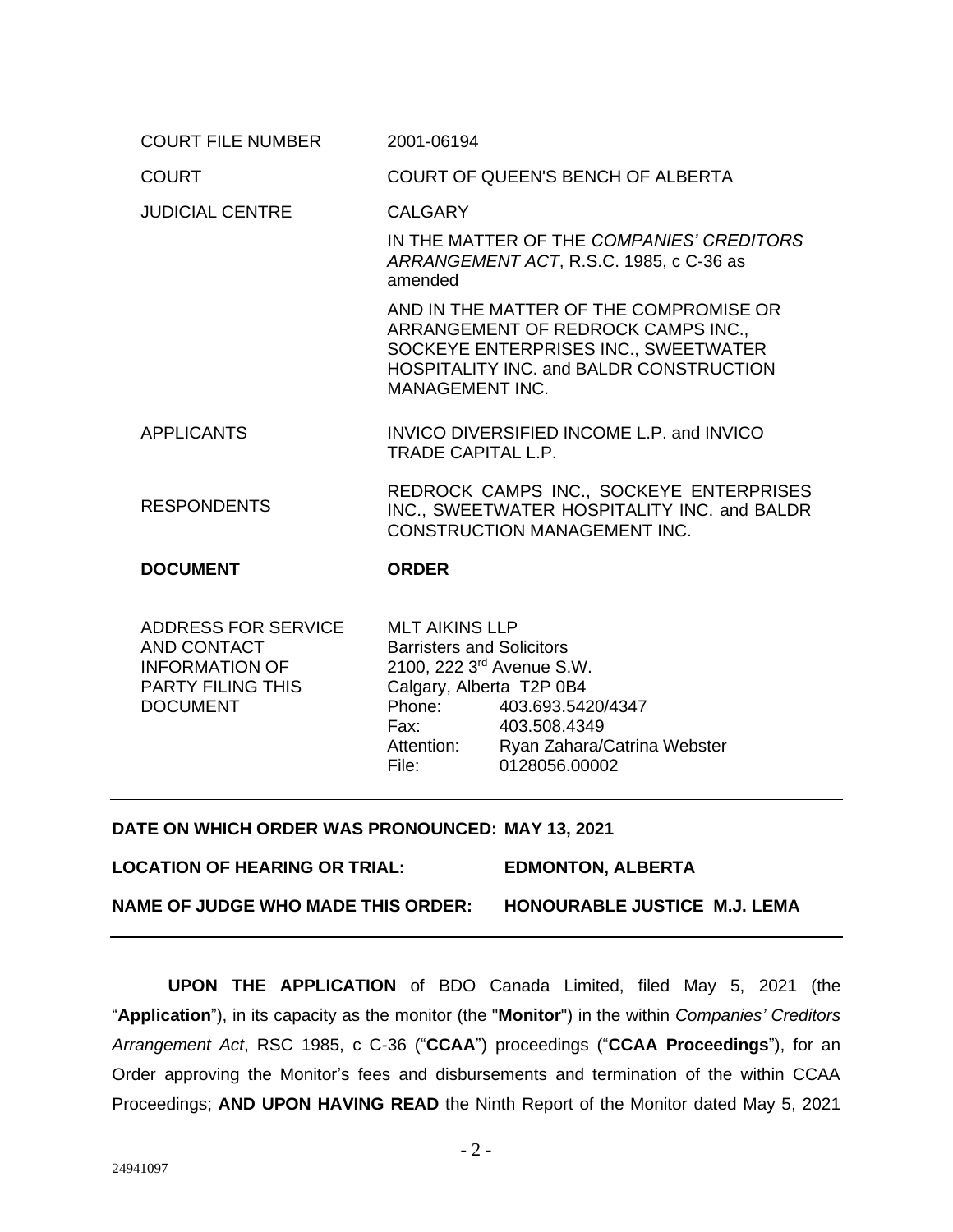(the "**Monitor's Ninth Report**") and the Affidavit of Service of Joy Mutuku sworn May 12, 2021; **AND UPON** hearing counsel for the Monitor and all other interested parties present; **AND UPON** being satisfied that it is appropriate to do so, **IT IS ORDERED THAT**:

1. Service of notice of the Application and supporting materials is hereby declared to be good and sufficient, no other person is required to have been served with notice of the Application, and time for service of the Application is abridged to that actually given.

## **APPROVAL OF ACTIVITIES AND REPORTS**

- 2. The First Report of the Monitor dated May 22, 2020, the Second Report of the Monitor dated July 10, 2020, the Third Report of the Monitor dated September 11, 2020, the Fourth Report of the Monitor dated October 7, 2020, the Fifth Report of the Monitor dated November 20, 2020, the Sixth Report of the Monitor dated January 27, 2021, the Seventh Report of the Monitor dated February 12, 2021, the Eighth Report of the Monitor dated February 12, 2021, and the Ninth Report of the Monitor dated May 5, 2021, and the activities and conduct of the Monitor as described in each such report, are hereby approved.
- 3. The Monitor has exercised its powers and performed its duties and functions in respect of Redrock Camps Inc., Sockeye Enterprises Inc., Sweetwater Hospitality Inc. and Baldr Construction Management Inc. (the "**Redrock Group**"), including but not limited to those under the CCAA, the Initial Order as amended and restated, and all other Orders issued in the within proceedings honestly, in good faith, and in a commercially reasonable manner.

### **APPROVAL OF ACTIVITIES AND REPORTS**

- 4. The Monitor's accounts for fees and disbursement throughout the within CCAA Proceedings, as set out in the Monitor's Ninth Report are hereby approved without the necessity of a formal passing of accounts.
- 5. The accounts of the Monitor's legal counsel, MLT Aikins LLP, for its fees and disbursements, as set out in the Monitor's Ninth Report, are hereby approved.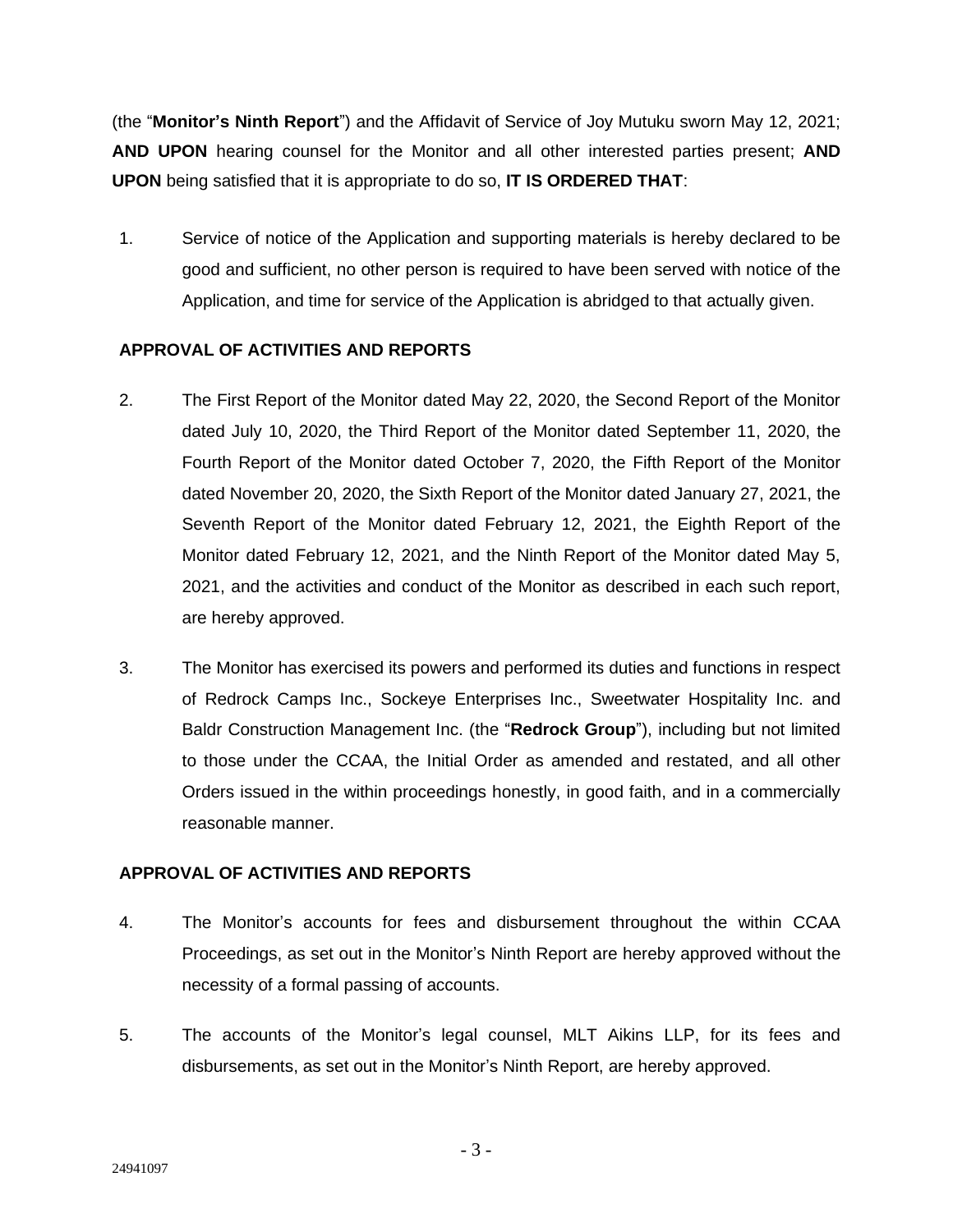6. The Monitor is authorized and directed to distribute any remaining funds remaining after distributions in paragraphs 4 and 5 above, to Invico Diversified Income L.P. and Invico Capital Trade L.P. (collectively, "**Invico**") as the first ranking secured creditors.

#### **DISCHARGE OF THE MONITOR AND TERMINATION OF CCAA PROCEEDINGS**

- 7. Upon the Monitor filing with the Clerk of the Court a certificate in the form attached hereto as **Schedule "A"** (the "**Monitor's Termination Certificate**") evidencing that all steps required to complete these CCAA proceedings have been completed:
	- a. the Monitor will have satisfied all of its duties and obligations pursuant to the CCAA and the Orders of the Court in respect of the CCAA Proceedings relating to the Redrock Group;
	- b. BDO Canada Limited shall be discharged as Monitor of the Redrock Group, and shall have no further duties, obligations or responsibilities as Monitor from and after such time, save and except as set out in paragraph 9 hereof;
	- c. these CCAA Proceedings will be deemed terminated without further Order of this Court;
	- d. the Monitor and its respective affiliates and officers, directors, partners, employees and agents (collectively the "**Released Parties**") shall be released and discharged from any and all claims that any person may have or be entitled to assert against the Released Parties, whether known or unknown, matured or unmatured, foreseen or unforeseen, existing or hereafter arising, based in whole or in part on any act or omission, transaction, dealing or other occurrence existing or taking place on or prior to the date of this Order in any way relating to, arising out of, or in respect of the CCAA Proceedings, or with respect to its conduct in the CCAA Proceedings (collectively, the "**Released Claims**"), and any such Released Claims are hereby released, stayed, extinguished and further barred and the Released Parties shall have no liability in respect thereof, provided that the Released Claims shall not include any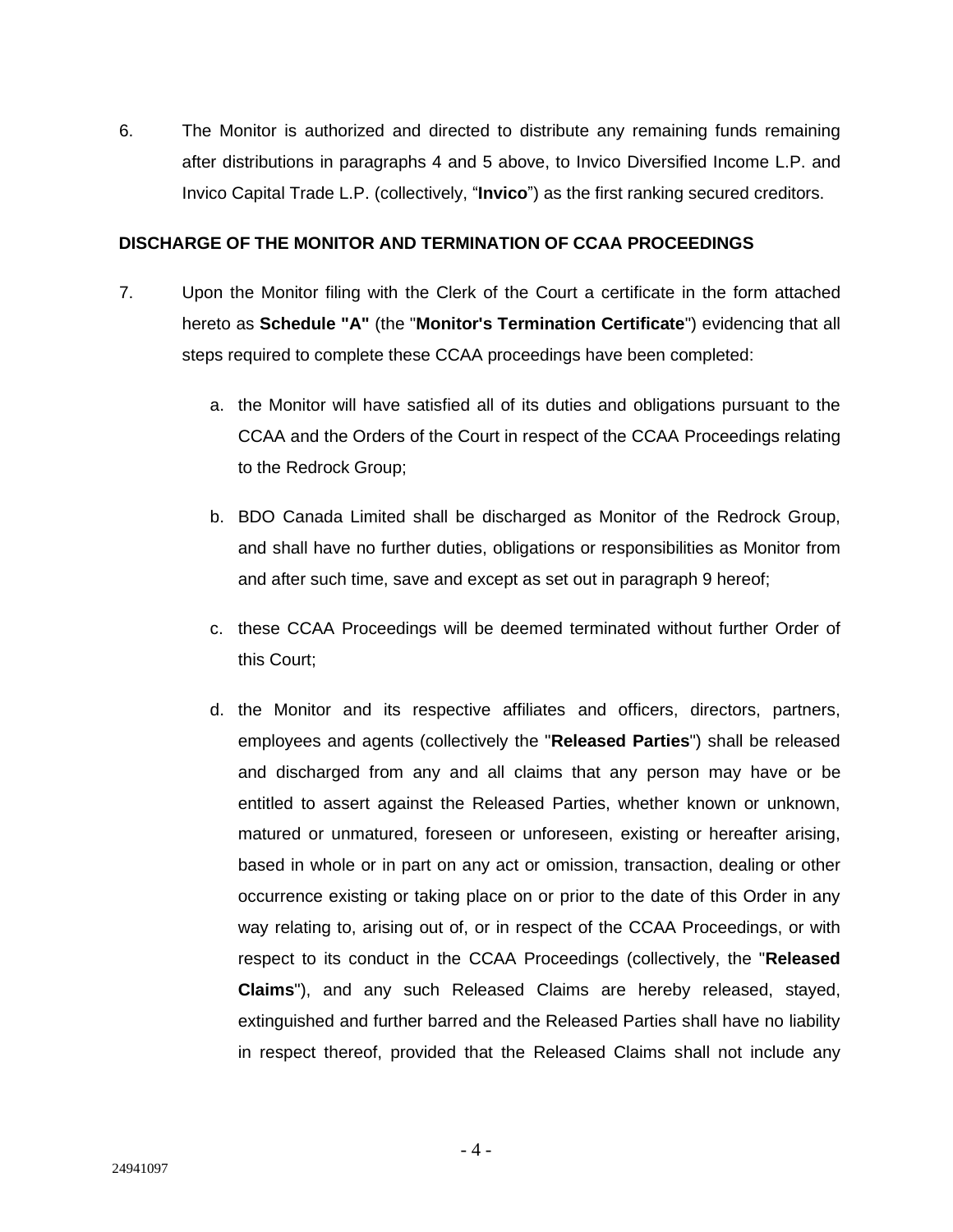claim or liability arising out of any gross negligence or willful misconduct on the part of the Released Parties; and

- e. no action or other proceedings shall be commenced against any of the Released Parties in any way arising from or related to the CCAA Proceedings, except with prior leave of this Court on at least seven days' prior written notice to the Released Parties.
- 8. The Monitor shall deliver a filed copy of the Monitor's Termination Certificate to Redrock Group and to the service list maintained in the CCAA Proceedings.
- 9. Notwithstanding any provision of this Order and termination of the CCAA Proceedings, nothing herein shall affect, vary, derogate from, limit or amend any of the protections in favour of the Monitor at law or pursuant to the CCAA, the Initial Order, as amended and restated, or any other Order of this Court in the CCAA Proceedings.
- 10. Notwithstanding the discharge of BDO Canada Limited as Monitor of Redrock Group and the termination of the CCAA Proceedings upon the Monitor filing the Monitor's Termination Certificate, this Court shall remain seized of any matter arising from the CCAA Proceedings, and BDO Canada Limited shall have the authority from and after the date of this Order to apply to this Court to address matters ancillary or incidental to the CCAA Proceedings, notwithstanding the termination thereof. BDO Canada Limited is authorized to take such steps and actions as it deems necessary to address matters ancillary or incidental to its capacity as Monitor following the termination of the CCAA Proceedings, and in completing or addressing any such ancillary or incidental matters, BDO Canada Limited shall continue to have the benefit of the provisions of the CCAA and provisions of all Orders made in the CCAA Proceedings in relation to its capacity as Monitor, including all approvals, protections and stays of proceedings in favour of BDO Canada Limited in its capacity as Monitor.
- 11. No action or other proceedings shall be commenced against the Monitor in any way arising from or related to its capacity or conduct as Monitor, except with prior leave of this Court on Notice to the Monitor, and upon such terms as this Court may direct.